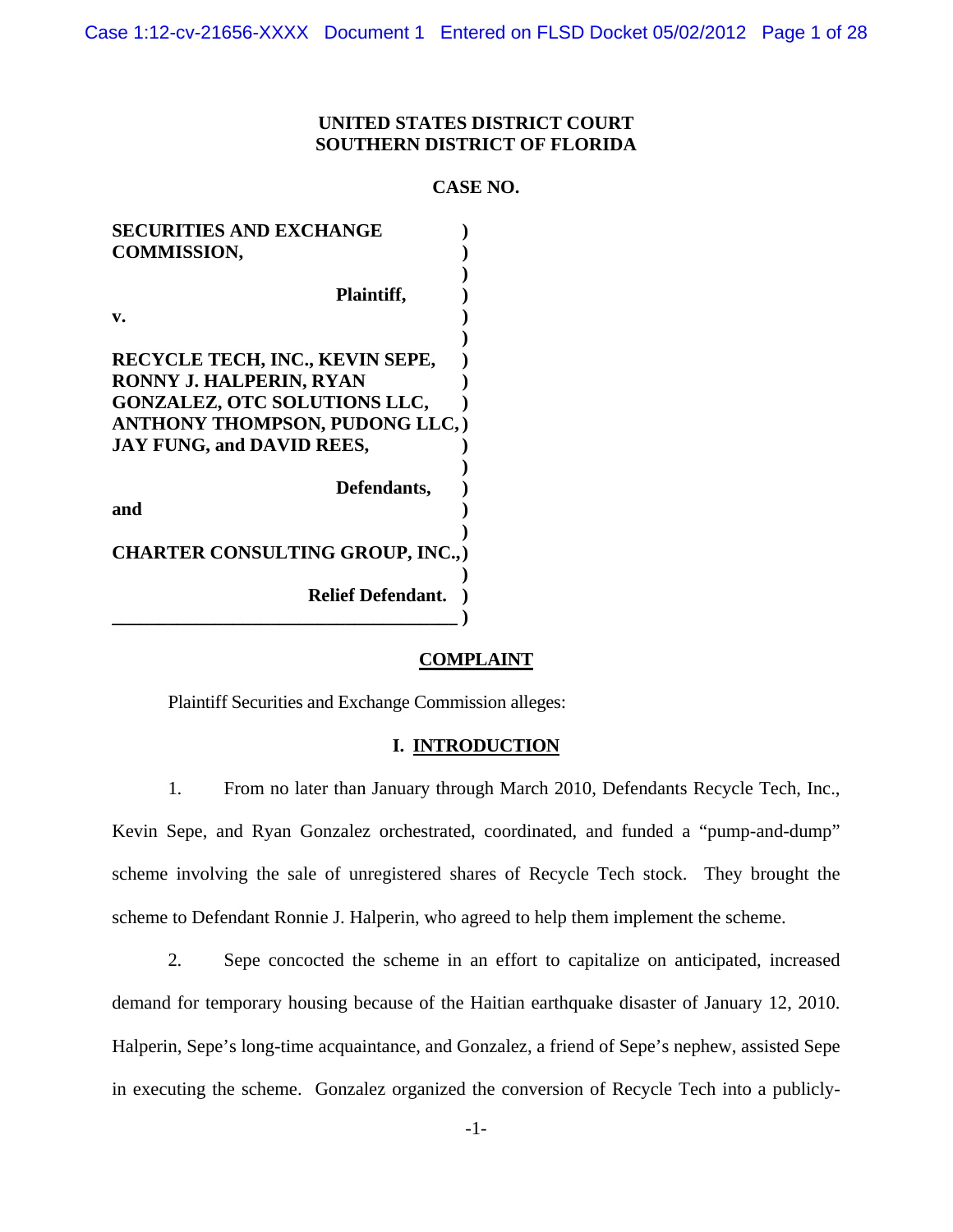traded company and drafted seven false and misleading press releases, which he then issued through the company.

3. Defendant David Rees, a securities attorney, also played a significant part in facilitating the fraud. Halperin retained Rees to convert Recycle Tech's debt into more than 25 million purportedly free trading shares. The company then issued them to a number of individuals including Halperin, OTC Solutions LLC, Pudong LLC, Rees, and others.

4. OTC Solutions and Pudong, and their respective owners, Defendants Anthony Thompson and Jay Fung, actively participated in the scheme through their promotion of Recycle Tech stock. In January and February 2010, OTC Solutions and Pudong, both stock promotion companies, collectively issued five e-mail newsletters touting Recycle Tech. Thompson and Fung each received more than two million shares of Recycle Tech stock as compensation for their touting efforts. Their newsletters, however, did not adequately disclose their stock compensation or Thomson and Fung's stock sales.

5. Halperin, OTC Solutions, Pudong, and Rees each took advantage of the inflated price and trade volume created by the misleading press releases and newsletter campaign. From February to early March 2010, they collectively sold more than five million Recycle Tech shares into an inflated market and realized proceeds of more than \$1.1 million. In addition, Sepe received at least \$150,000 from the sales of Halperin's stock. Relief Defendant Charter Consulting Group, Inc., an entity controlled by Sepe, also received some of Halperin's ill-gotten gains in an April 2010 wire it received from a Halperin controlled entity.

6. Additionally, Recycle Tech is delinquent in its periodic filings with the Commission. In fact, since filing its Form 10-Q on January 13, 2010, it has not filed any periodic reports.

-2-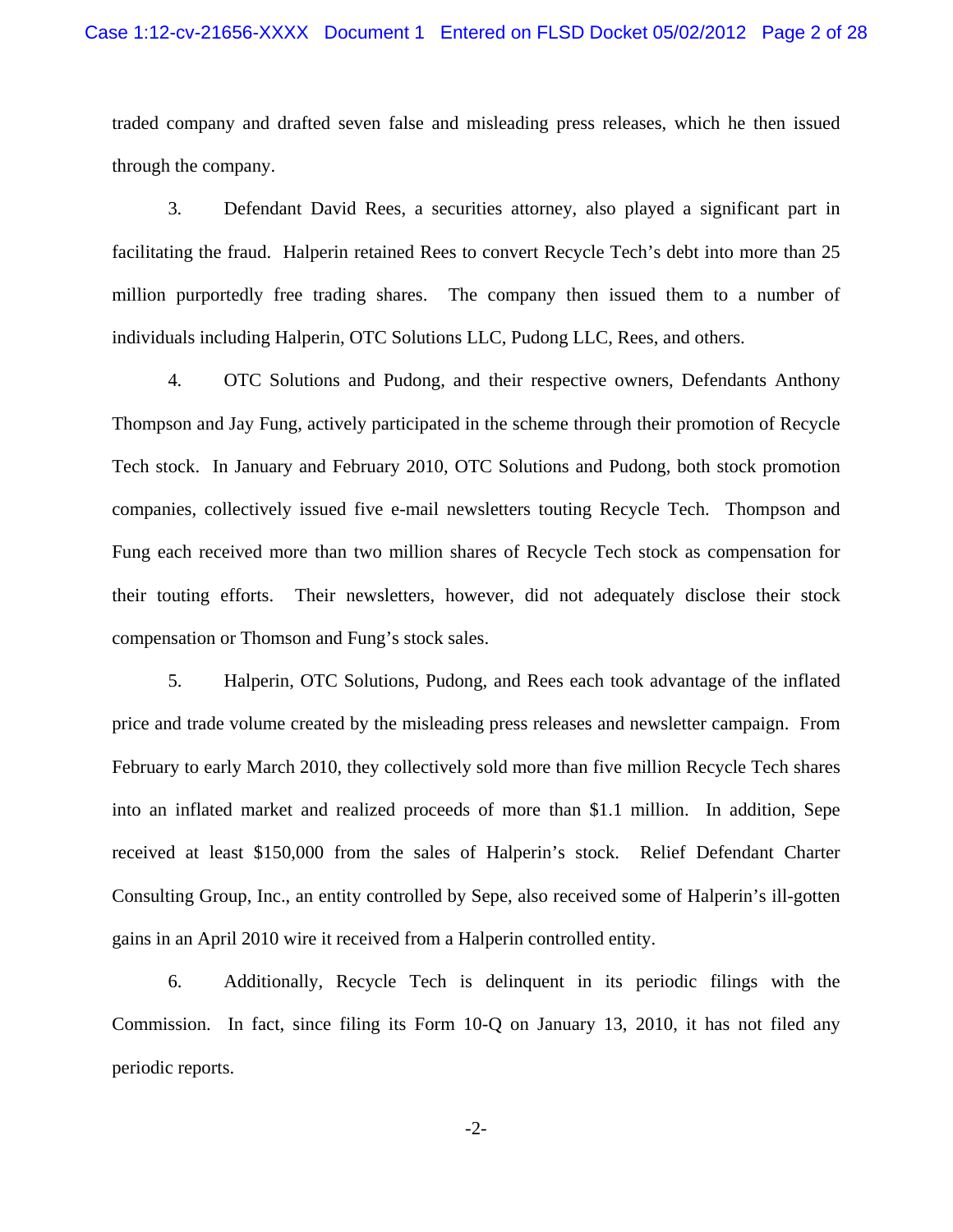7. Through their conduct, each Defendant violated Sections 5(a) and 5(c) of the

Securities Act of 1933 ("Securities Act"), 15 U.S.C. §§ 77e(a) and 77e(c). In addition:

- (a) Recycle Tech violated Sections  $10(b)$  and  $13(a)$  of the Securities Exchange Act of 1934 ("Exchange Act"), 15 U.S.C. § 78j(b) and 78m(a), and Exchange Act Rules 10b-5, 13a-1 and 13a-13, 17 C.F.R. §§ 240.10b-5, 240.13a-1, and 240,13a-13;
- (b) Gonzalez violated Section 10(b) of the Exchange Act and Exchange Act Rule 10b-5, or, in the alternative, aided and abetted Recycle Tech's violations of Section 10(b) of the Exchange Act and Exchange Act Rule 10b-5, and aided and abetted Recycle Tech's violations of Section 13(a) of the Exchange Act and Exchange Act Rules 13a-1 and 13a-13;
- (c) Sepe and Halperin aided and abetted Recycle Tech's violations of Section 10(b) of the Exchange Act and Exchange Act Rule 10b-5;
- (d) OTC Solutions, Pudong, Thompson, and Fung each violated Section 10(b) of the Exchange Act, Exchange Act Rule 10b-5, and Sections 17(a) and 17(b) of the Securities Act, 15 U.S.C.  $\S$  77q(a) and 77q(b).

Unless the Court enjoins the Defendants, they are reasonably likely to continue to violate these provisions of the federal securities laws.

# **II. DEFENDANTS AND RELIEF DEFENDANT**

## **A. Defendants**

8. Recycle Tech is a Colorado company. From February 16, 2010 through June 2010 its principal place of business was Miami, Florida. Its common stock is quoted on the OTC Link (formerly, "Pink Sheets") operated by OTC Markets Group Inc. under the symbol "RCYT." From no later than February 2010 to June 2010, Recycle Tech purported to be a development and engineering firm specializing in "green building."

9. Sepe, age 54, is a resident of Miami. At the time of the scheme, he was a longtime acquaintance of Halperin and is listed as the officer or director of several private Florida companies.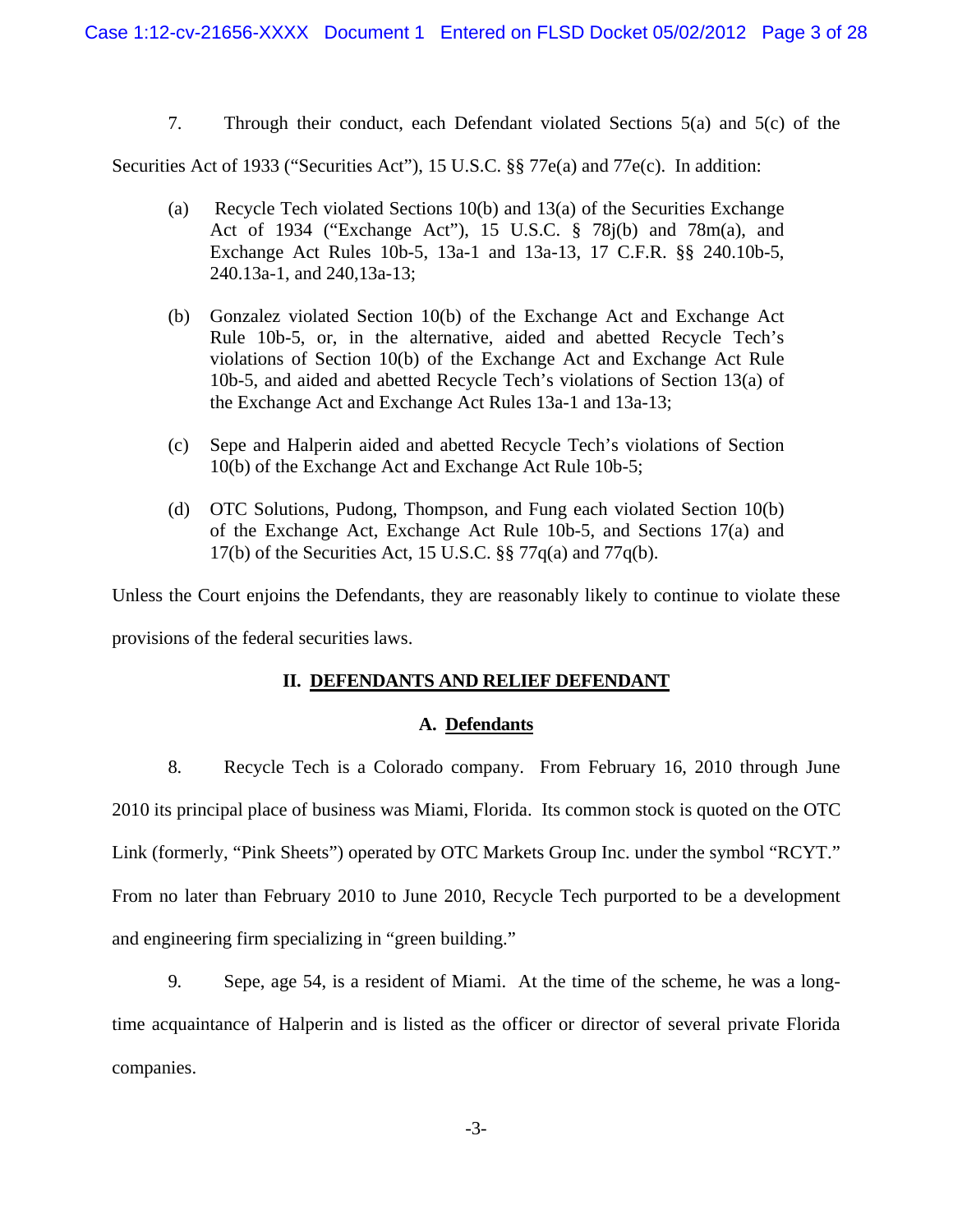10. Halperin, age 63, is a resident of Aventura, Florida. He is an attorney licensed to practice law in Florida and is the sole member of the law firm Ronny J. Halperin, P.A. Halperin also served as CEO of HydroGenetics, Inc., a Florida corporation, from January 2009 until April 2009, and served as its director from 2009 until late 2011.

11. Gonzalez, age 33, is a resident of Miami and a friend of Sepe's nephew. Since February 16, 2010, Gonzalez has been the CEO and President of Recycle Tech.

12. OTC Solutions is a Maryland limited liability company formed by Thompson in 2007 as a marketing and advertising company. From no later than January through March 2010, it was associated with "Explicit Picks" and "Ox of Wall Street," both stock promotional newsletters.

13. Thompson, age 35, is a resident of Bethesda, Maryland. From no later than January through March 2010, he was the sole member of OTC Solutions.

14. Pudong is a Florida limited liability company with its principal place of business in Delray Beach, Florida. From no later than January through March 2010, it was a marketing and advertising company associated with "Penny Pic," a stock promotional newsletter.

15. Fung, age 37, is a resident of Delray Beach, Florida. From at least January through March 2010, he was the sole member of Pudong.

16. Rees, age 44, is a resident of Salt Lake City, Utah. He is a corporate and securities attorney licensed to practice law in Utah. He is a partner at the Utah law firm Vincent & Rees, LLC.

#### **B. Relief Defendant**

17. Charter Consulting is a Florida corporation, controlled by Sepe as its sole officer and director.

-4-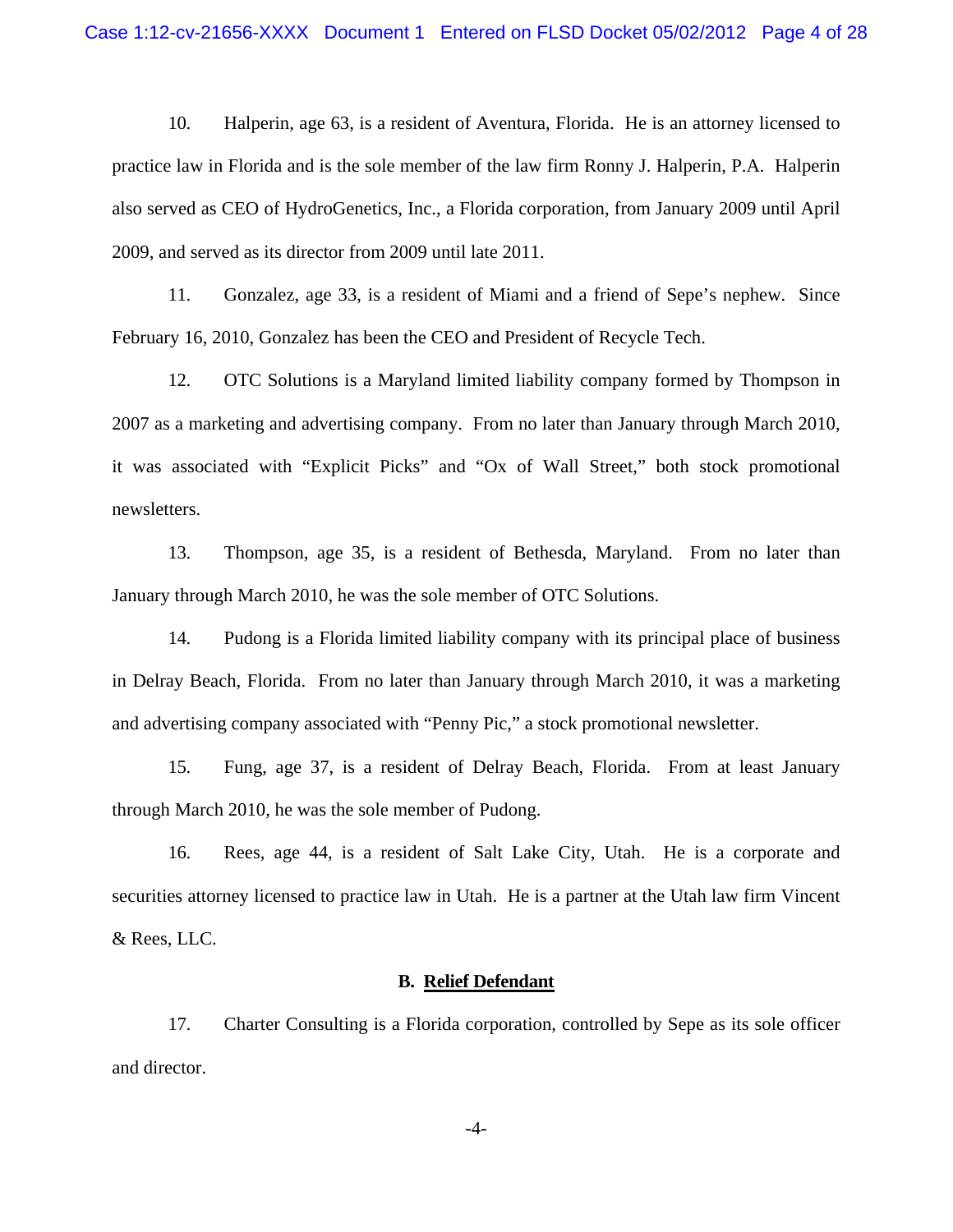18. In April 2010, Charter received a \$300,000 wire from Ronny J. Halperin, P.A. consisting of, among other things, \$150,000 in profits made through the illegal sale of Recycle Tech stock. Charter did not sell any goods or services to Halperin's law firm justifying the \$150,000 it received.

#### **III. JURISDICTION AND VENUE**

19. The Court has jurisdiction over this action pursuant to Sections 20(b), 20(d), 20(e), 20(g), and 22(a) of the Securities Act, 15 U.S.C.  $\S$  77t(b), 77t(d), 77t(e), 77t(g), and 77v(a); and Sections 21(d), 21(e), and 27 of the Exchange Act, 15 U.S.C. §§ 78u(d), 78u(e), and 78aa.

20. This Court has personal jurisdiction over the Defendants, and venue is proper in the Southern District of Florida. At all times relevant to the actions alleged in this Complaint, Recycle Tech and Pudong's principal places of business were in the District, and Sepe, Halperin, Gonzalez, and Fung resided in the District. Additionally, many of the Defendants' acts and transactions constituting violations of the Securities Act and the Exchange Act occurred in the Southern District. Specifically, Rees directed documents and phone calls to the other Defendants located in the District. Also, during the fraud, Sepe contacted OTC Solutions and Thompson from the District, and Halperin sent them their compensation from the District.

21. In connection with the conduct alleged in this Complaint, the Defendants, directly and indirectly, singly or in concert with others, have made use of the means or instrumentalities of interstate commerce, the means or instruments of transportation and communication in interstate commerce, and the mails.

-5-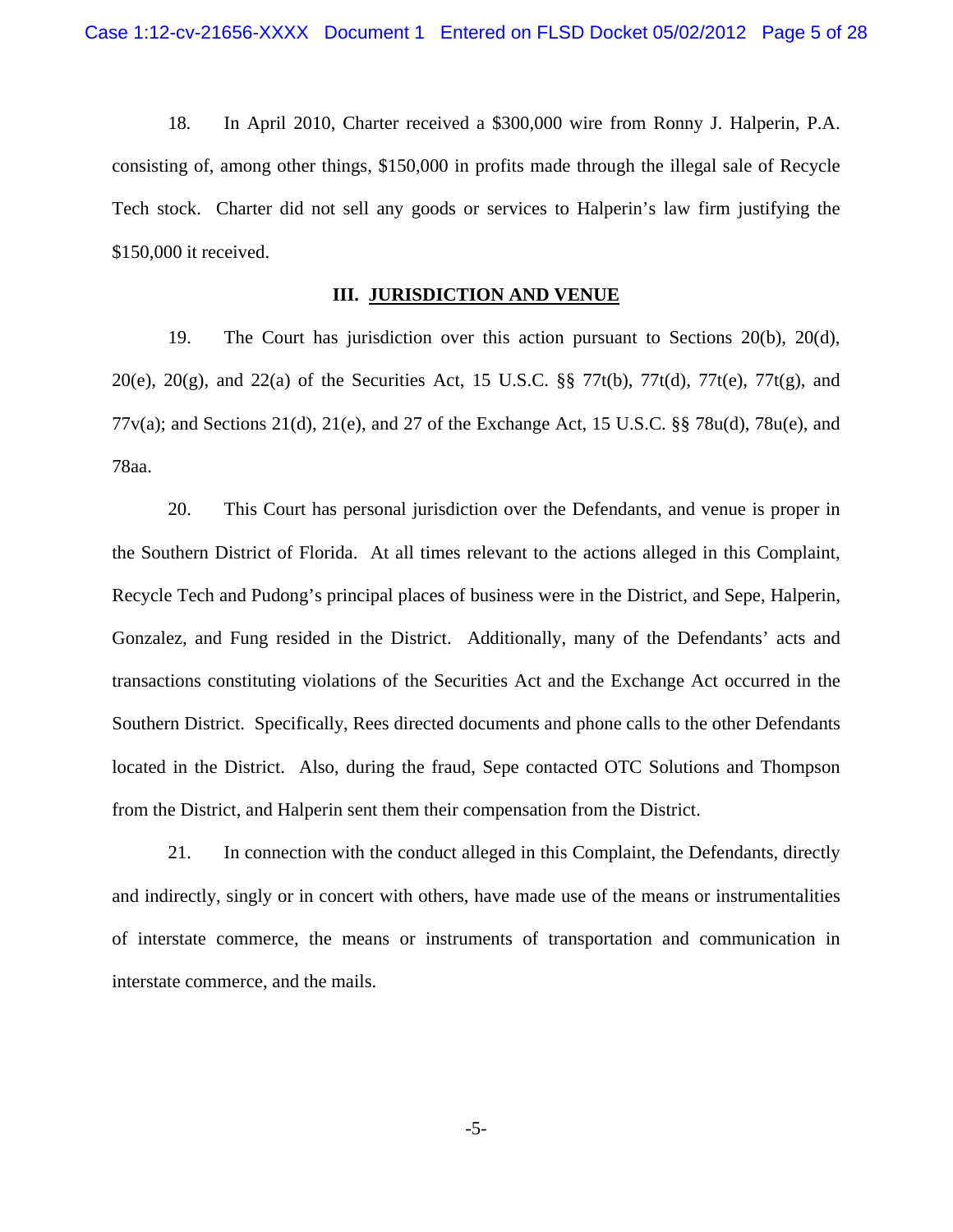#### **IV. FACTUAL ALLEGATIONS**

## **A. Sepe and Halperin Seek Out a Company to Orchestrate the Pump-and-Dump Scheme**

22. In January 2010, Sepe concocted a "pump-and-dump" scheme to take advantage of a perceived market for cheap, mobile housing in the wake of a Haitian earthquake. To execute the scheme, Sepe brought the scheme to Halperin, and they decided to gain control of a publicly-traded company.

23. On January 19, 2010, a week after Haiti's catastrophic earthquake, Sepe arranged for Gonzalez, his nephew's fishing buddy, to incorporate a sham private company, Green Building Engineering & Contractors, LLC. Headquartered in Miami, Green Buildings was purportedly a sophisticated builder of "home container units," allegedly in the business of converting river barges into cost-effective, eco-friendly, hurricane-and-seismic-resistant, mobile shelters, ready to be shipped anywhere in the world.

most, it had two part-time employees, Gonzalez and his aunt, who were also its sole officers. 24. In truth, Green Building had no operations, customers, products, sales, money, or revenues. It never manufactured, sold, or delivered any eco-friendly home container units. At The company's assets consisted of a set of tools worth at most \$5,000 and three unfinished prototypes.

25. With Green Building formed, Sepe and Halperin sought a suitable public shell company in which to reverse merge Green Building and bring it public. Within a week of Green Building's incorporation, Sepe and Halperin engaged a self-proclaimed "leading provider of public shell companies for reverse merger transactions." They selected Recycle Tech to use as the shell. At the time, it was a failed computer parts repair company with no or nominal operations, no or nominal assets, and a small amount of debt.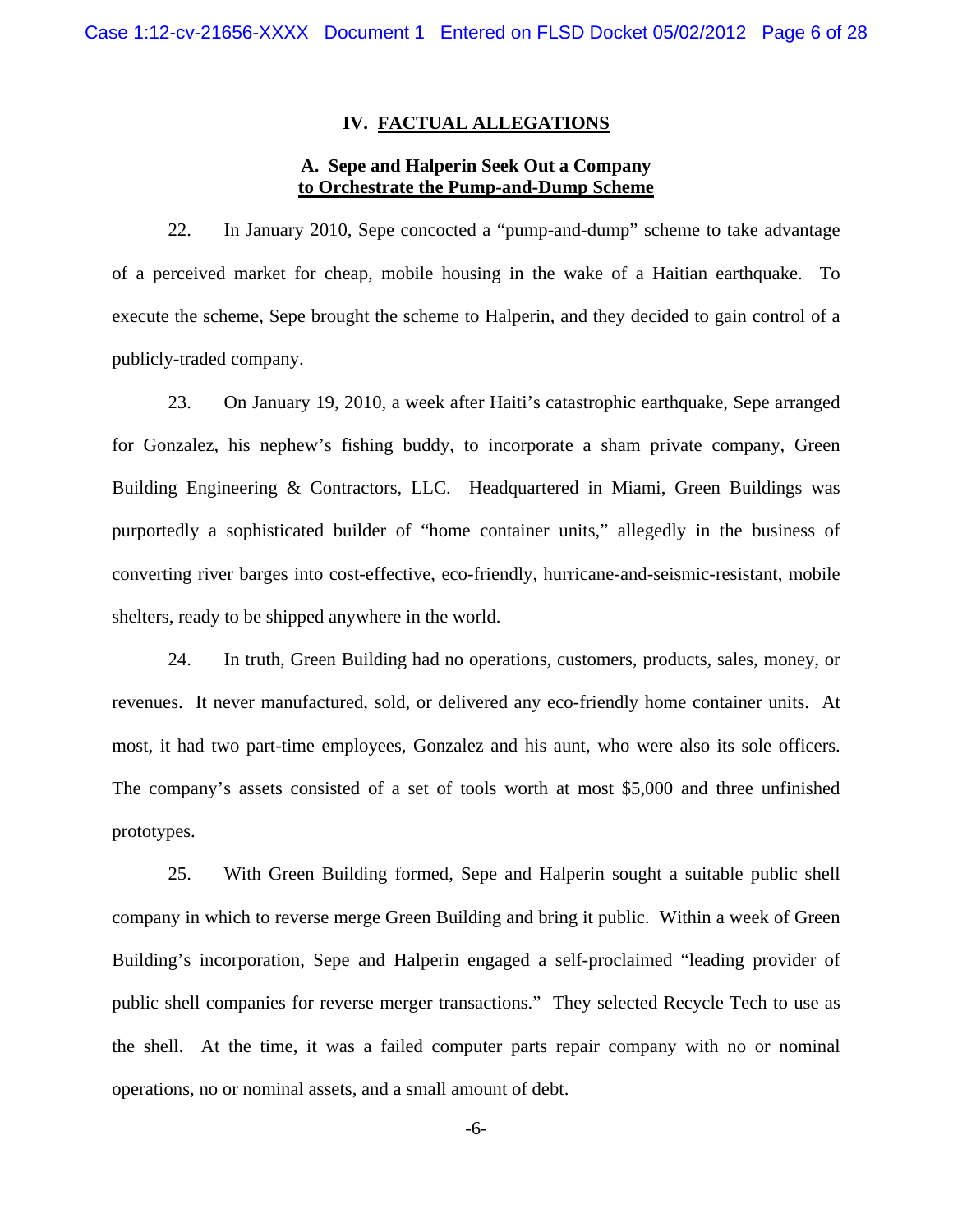26. Before obtaining Recycle Tech for Sepe and Halperin, the professional shell provider contacted Rees. After discussing the deal with the shell provider, Rees confirmed he could convert Recycle Tech's debt into purportedly free-trading shares and issue an opinion letter formalizing the transaction. The professional shell provider then referred Halperin to Rees's law firm, Vincent & Rees.

## **B. Halperin Hires Rees to Convert Recycle Tech's Debt into Unrestricted Stock Shares and Complete the Reverse Merger**

27. In late January 2010, Halperin retained Vincent & Rees to coordinate the purchase, assignment, and subsequent conversion of Recycle Tech's debt into purportedly free-trading stock. Halperin also asked Rees to issue an opinion letter regarding the transactions, and he provided Rees with the necessary documents and signatures for the transaction.

28. Rees directed and supervised the drafting of the necessary documents to convert Recycle Tech's debt into purportedly free trading stock. These documents included:

- (a) the purchase and assignment agreement of Recycle Tech's purported three promissory notes and subsequent assignment of stock to a list of 22 assignees (the "Assignees"); and
- (b) the necessary non-affiliate letters and conversion letters for the Assignees, whereby they ultimately received purportedly converted free trading Recycle Tech stock.

 obtaining the necessary signatures from the assignees for the conversion and non-affiliate letters. Additionally, he provided other necessary documents to Rees' law firm, including, a Recycle 29. Halperin provided Rees' law firm with the list of Assignees, who included Halperin, OTC Solutions, Pudong, Rees, and others. Halperin also coordinated the process of Tech corporate resolution.

30. Ultimately, Halperin wired payment to Vincent & Rees and agreed to provide Rees and an associate with 25,000 converted, unrestricted shares of Recycle Tech stock.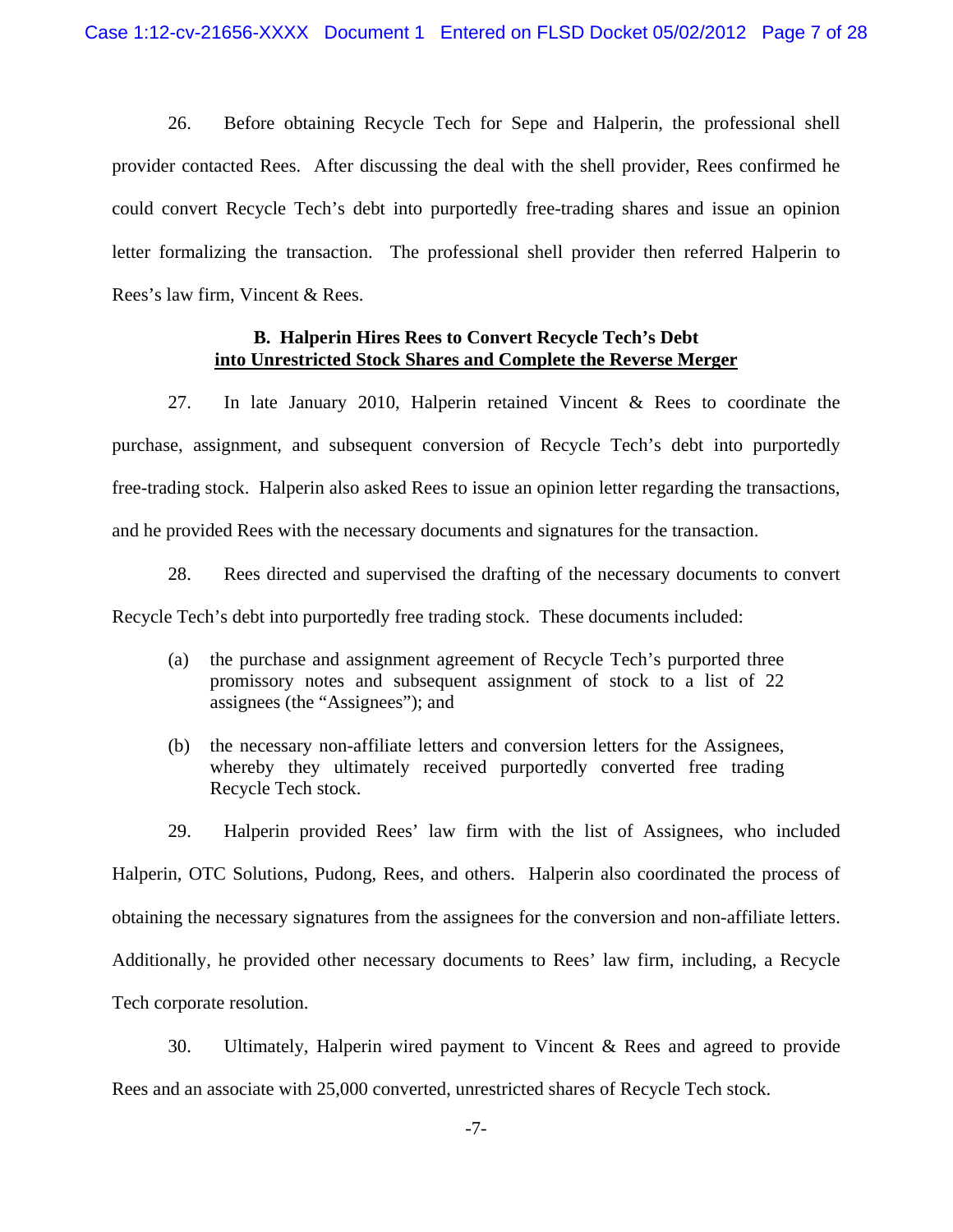31. While Rees prepared the legal documents necessary to execute the fraud, Halperin and Sepe set up Recycle Tech for acquisition. Based on their instructions, on January 28, 2010, the professional shell provider purchased the majority of Recycle Tech's stock and the shell provider's founder and president replaced the existing Recycle Tech officers as the sole officer.

32. At the same time, Sepe initiated the promotional side of the scheme. He engaged OTC Solutions and Pudong to tout Recycle Tech stock through their various newsletters. Sepe promised each promoter more than two million free-trading shares of Recycle Tech stock as compensation.

## **C. Rees Issues a False Legal Opinion Letter Making Misstatements and Relying on False or Outdated Documents**

33. Rees oversaw the drafting of a letter opining the Assignees had complied with Rule 144 of the Securities Act, 17 C.F.R. § 230.144 (the "Opinion Letter"), and consequently, did not need to register the planned offering of Recycle Tech stock. The Opinion Letter also stated 25 million newly-issued shares of Recycle Tech stock, converted from its debt, should be issued without a restricted legend.

 Tech's transfer agent. The Opinion Letter, however, contained false representations, misapplied 34. On January 29, 2010, Rees signed the Opinion Letter and sent it to Recycle Rule 144, and relied on several false or outdated documents.

35. Rule 144 contains a series of conditions that, if properly met, will provide a reselling shareholder a safe harbor from the Securities Act's registration requirements and allow resale of restricted shares of stock. Here, Recycle Tech conveyed stock to the Assignees. The shares, however, were restricted because they were acquired directly or indirectly from the issuer in a chain of transactions not involving a public offering. Moreover, the Assignees did not meet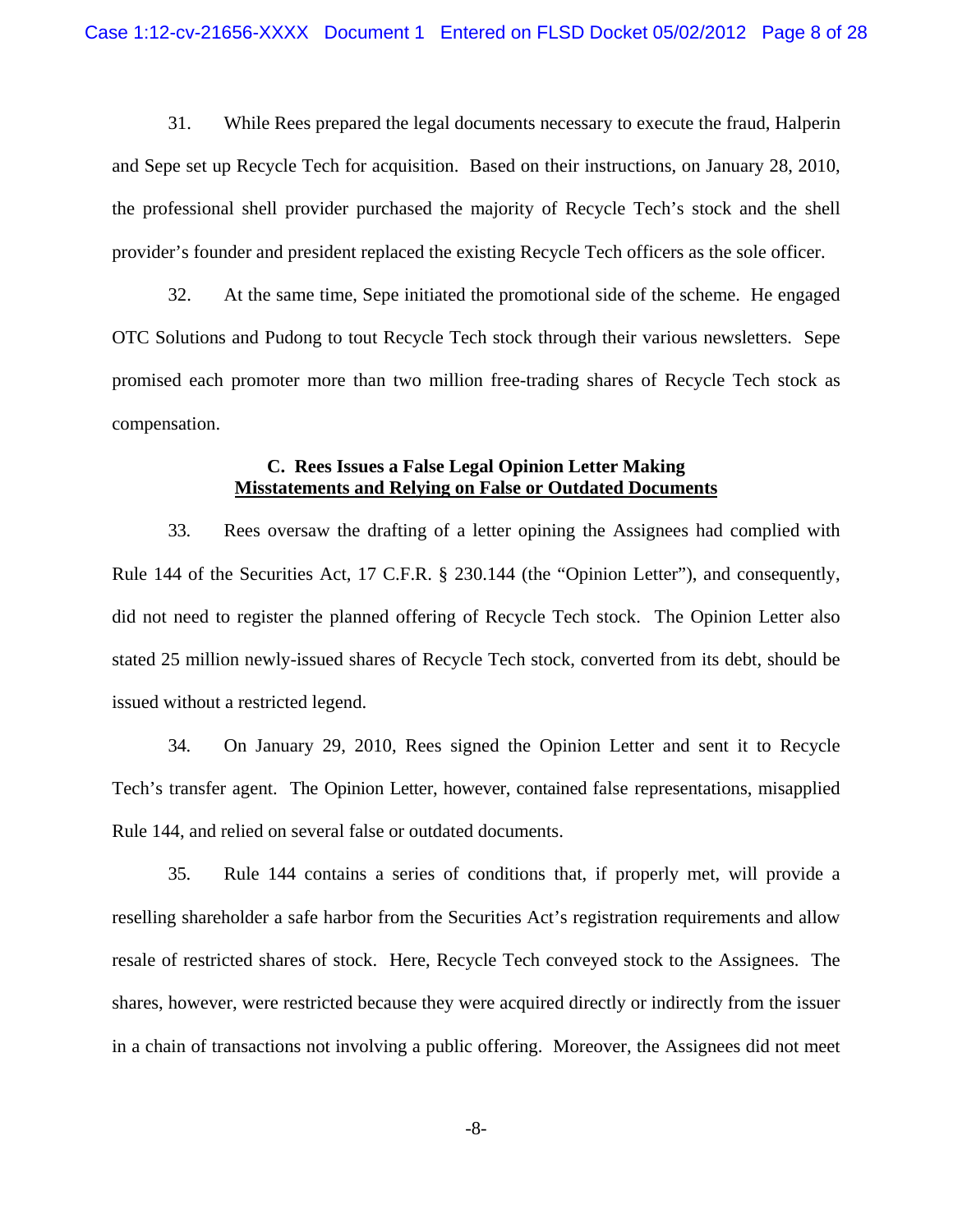accordingly, its safe harbor was unavailable to the Assignees. Rule 144's required conditions. Instead, Rees misapplied the Rule's requirements, and

36. First, the Opinion Letter falsely represented that Recycle Tech was not a public shell company and therefore could qualify for Rule 144 safe harbor consideration. To the contrary, Rees received at least one communication from the shell provider indicating Recycle Tech was a shell company. Prior to signing the Opinion Letter, Rees never performed any due diligence concerning Recycle Tech's status as a shell company.

37. Second, the Opinion Letter misapplied Rule 144's holding requirements for the Assignees. Pursuant to Rule 144, the Assignees were required to hold the securities for six months from the date they bought and fully paid for the securities. The Opinion Letter, however, miscalculated the holding period. It incorrectly "tacked back" the Assignees' holding time period to the dates Recycle Tech allegedly incurred the debt – February 26, 2008, August 1, 2008, and June 15, 2009. In fact, there is no provision in Rule 144(d)(3) permitting such "tacking back."

38. The proper calculation would have begun the holding period from the Assignees' date of acquisition of the convertible note, January 26, 2010. As a result, Rees incorrectly concluded the Assignees had met their twelve-month holding requirement.

39. Third, Recycle Tech was delinquent with respect to its obligation to file an Item 2.01 Form 8-K reporting the completion of the reverse merger transaction and including the requisite audited financial statements of Green Building. Therefore, Rule 144 was not available under Rule  $144(c)(1)(i)$  because of this lack of adequate current public information.

-9-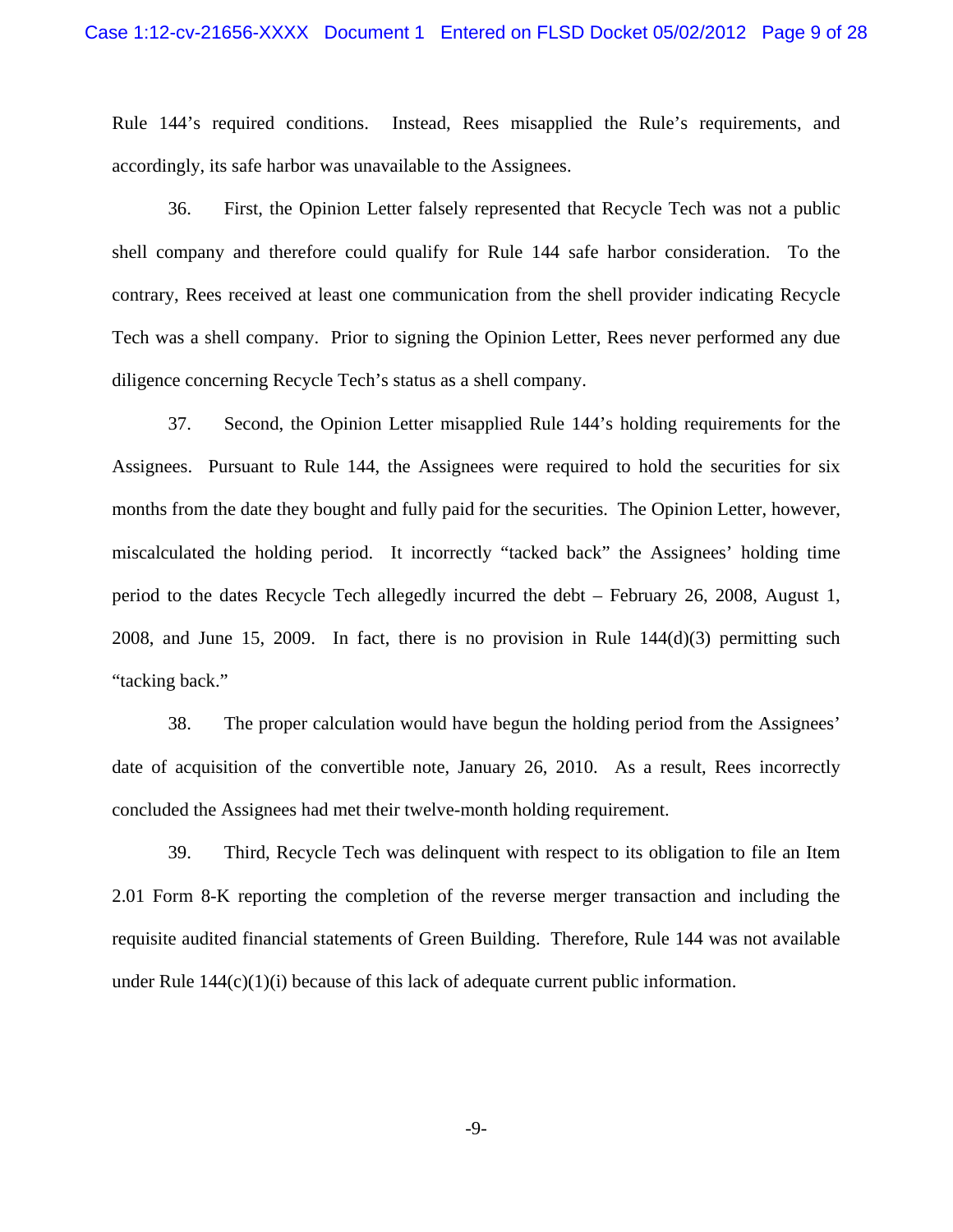40. Fourth, the Opinion Letter relied on several false or outdated documents. For example, two of the three promissory notes referenced in the Opinion Letter were fabricated, and one note was backdated more than two months. These were the very notes converted into purportedly unrestricted stock.

41. Simple due diligence – namely contacting the original holder of the debt – would have revealed two of the three notes were fabricated and not connected to any actual debt. Moreover, the third promissory note is dated June 15, 2009. To the contrary, the company actually incurred this debt on August 29, 2009.

42. The Opinion Letter also relied on an outdated board resolution authorizing the issuance of the shares. Recycle Tech's old board signed the resolution, and Rees did not contact the new board to confirm the resolution was still effective.

#### **D. Rees' Opinion Letter Ignored Several Red Flags**

43. The Opinion Letter also ignored several red flags concerning certain of the Assignees who were likely to evade registration requirements.

44. First, Rees failed to note the conversion of Recycle Tech's \$34,000 debt into 25 million free trading shares would double the company's then outstanding shares. Rees knew, or should have known, that some individuals receiving the shares were likely to immediately sell these shares into the market. For example, Rees intended to sell, and did in fact sell, the shares he received from Recycle Tech soon after receiving them.

45. Second, Rees ignored the likely affiliate status of at least one of the Assignees, Halperin. Pursuant to Rule 144, an affiliate of an issuer is a person who directly or indirectly, through one or more intermediaries, controls, or is controlled by, or is under common control with, such an issuer. Rees knew, or should have known, that Halperin exerted direct or indirect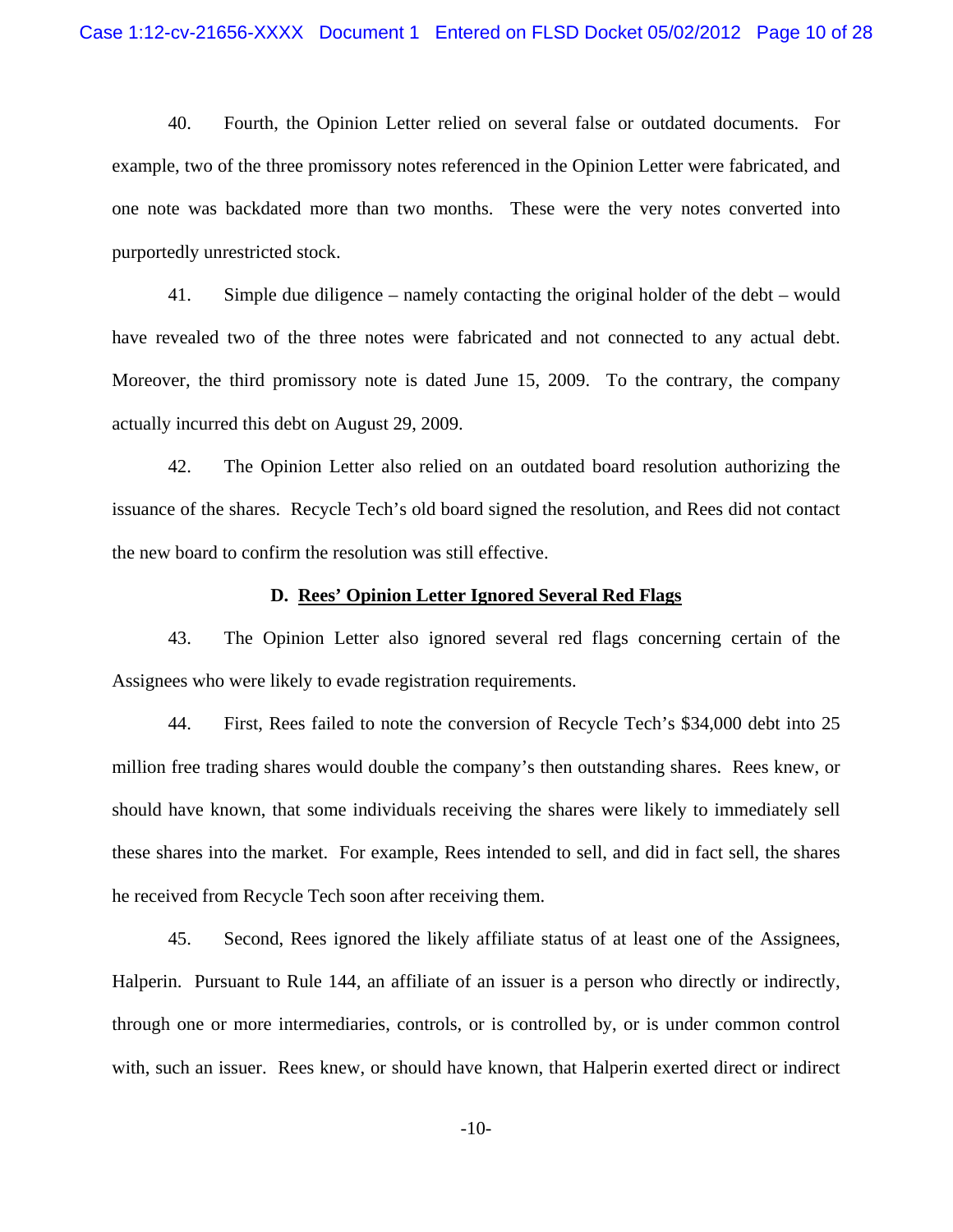control over Recycle Tech and was therefore an affiliate. In fact, Rees' sole contact with Recycle Tech was through Halperin.

46. Rather than addressing Halperin's likely affiliate status, the Opinion Letter opined Halperin could receive free trading shares of Recycle Tech without applying the correct limiting Rule 144 provisions to an affiliate's sales of stock. Such provisions include limitations on amount sold, manner of sale, and required notice of proposed sale. Rees applied none of these limitations in the Opinion Letter.

## **E. Halperin Distributes Unrestricted Recycle Tech Stock, and Green Building Reverse Merges into Recycle Tech**

47. On January 27, 2010, Gonzalez signed the Recycle Tech corporate resolution authorizing the issuance of more than 25 million shares of Recycle Tech stock to the Assignees.

48. In early February 2010, pursuant to the Opinion Letter and the corporate resolution, Recycle Tech's transfer agent issued more than 25 million shares of stock to more than twenty Assignees, including OTC Solutions, Pudong, and Halperin. The transfer agent sent the certificates to Halperin, who distributed them to the Assignees. They, in turn, deposited them into their respective brokerage accounts.

49. With a number of different assignees now holding shares, Sepe and Halperin sought to reverse merge Green Building into Recycle Tech.

50. On February 16, 2010, Sepe and Halperin orchestrated the purchase of Recycle Tech from the professional shell provider. Sepe paid more than \$200,000 to the professional shell provider for Green Building's purchase of the majority of Recycle Tech's shares.

51. Halperin, in turn, provided a common stock purchase agreement to Gonzalez for his signature. Pursuant to this agreement, Green Building became the owner of the controlling majority of Recycle Tech's shares.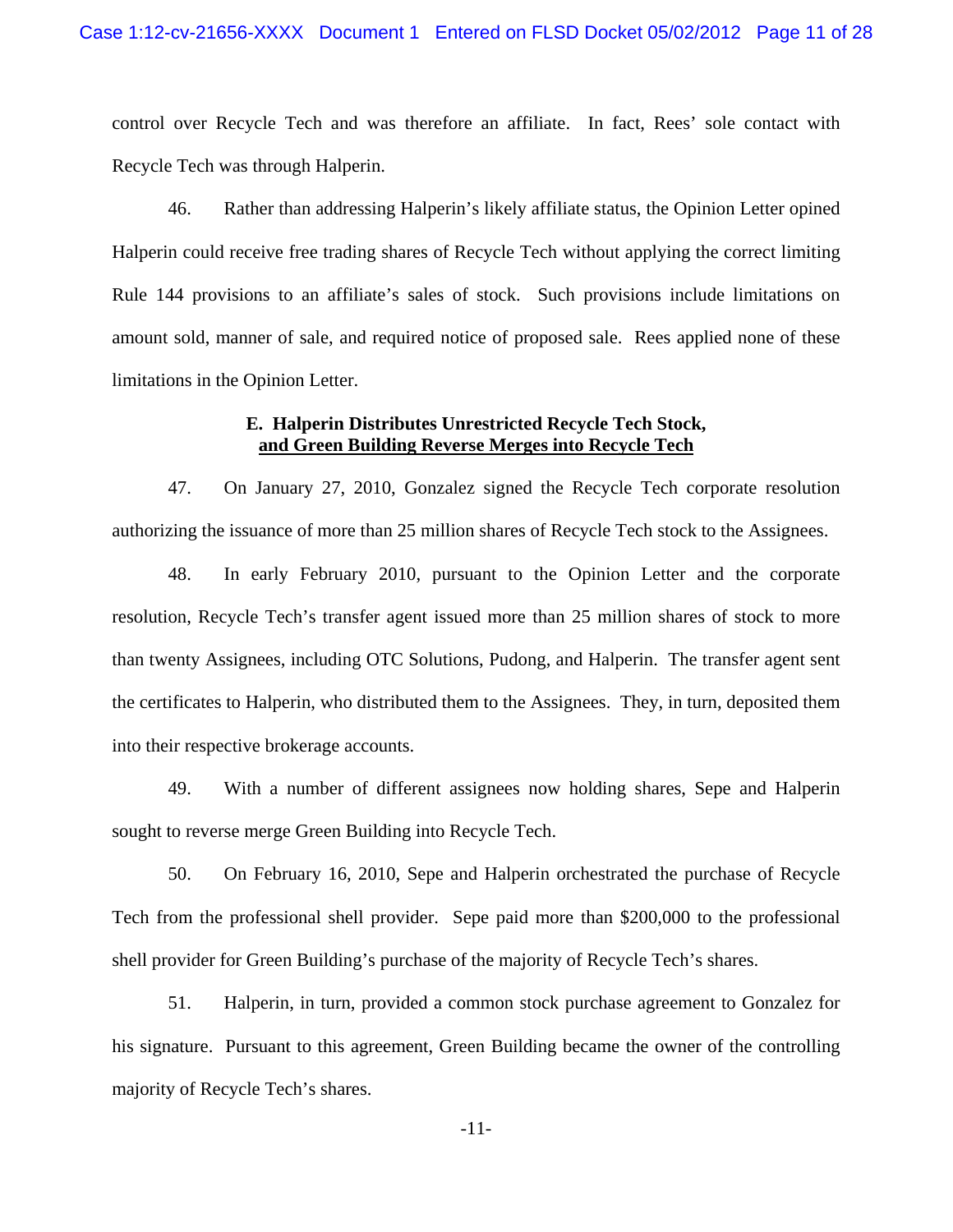52. With the reverse merger completed, Gonzalez took his position as CEO and president of Recycle Tech.

# **F. Recycle Tech, Gonzalez, and Sepe "Pump" the Stock By Issuing Seven False and Misleading Press Releases**

53. With all of the pieces now in place, the Defendants proceeded to artificially inflate the value of Recycle Tech's stock. Just two days after Green Building's reverse merger into Recycle Tech, Sepe and Gonzalez initiated the "pump" of the stock.

54. From February 18 to 25, 2010, Recycle Tech issued seven false and misleading press releases. As CEO of Recycle Tech, Gonzalez had ultimate authority over the press releases. He drafted them, hired a public relations consultant, and provided the releases to the consultant. Gonzalez also instructed the consultant to issue the press releases pursuant to a time schedule Sepe set.

55. On February 18, 2010, Recycle Tech's first press release announced Green Building's acquisition of Recycle Tech. It also falsely represented Green Building as "a builder of 'green' structures made of recycled materials" and "the only builder of container homes in South Florida." Neither statement was true.

56. Green Building never built any finished container homes. At most, it had several prototypes used to tout the purported product to prospective investors.

57. Furthermore, Green Building had existed for less than a month, during which time it had minimal, if any, assets, no clients, no sales, no revenues, two part-time employees, and no ongoing operations. It acquired and reverse merged into Recycle Tech, another entity which had minimal – if any – assets, limited revenues, no employees, and no ongoing operations.

58. Recycle Tech's February 18, 2010 press release also falsely stated Green Building "has assembled a highly experienced and dedicated team of architects, engineers, and contractors

-12-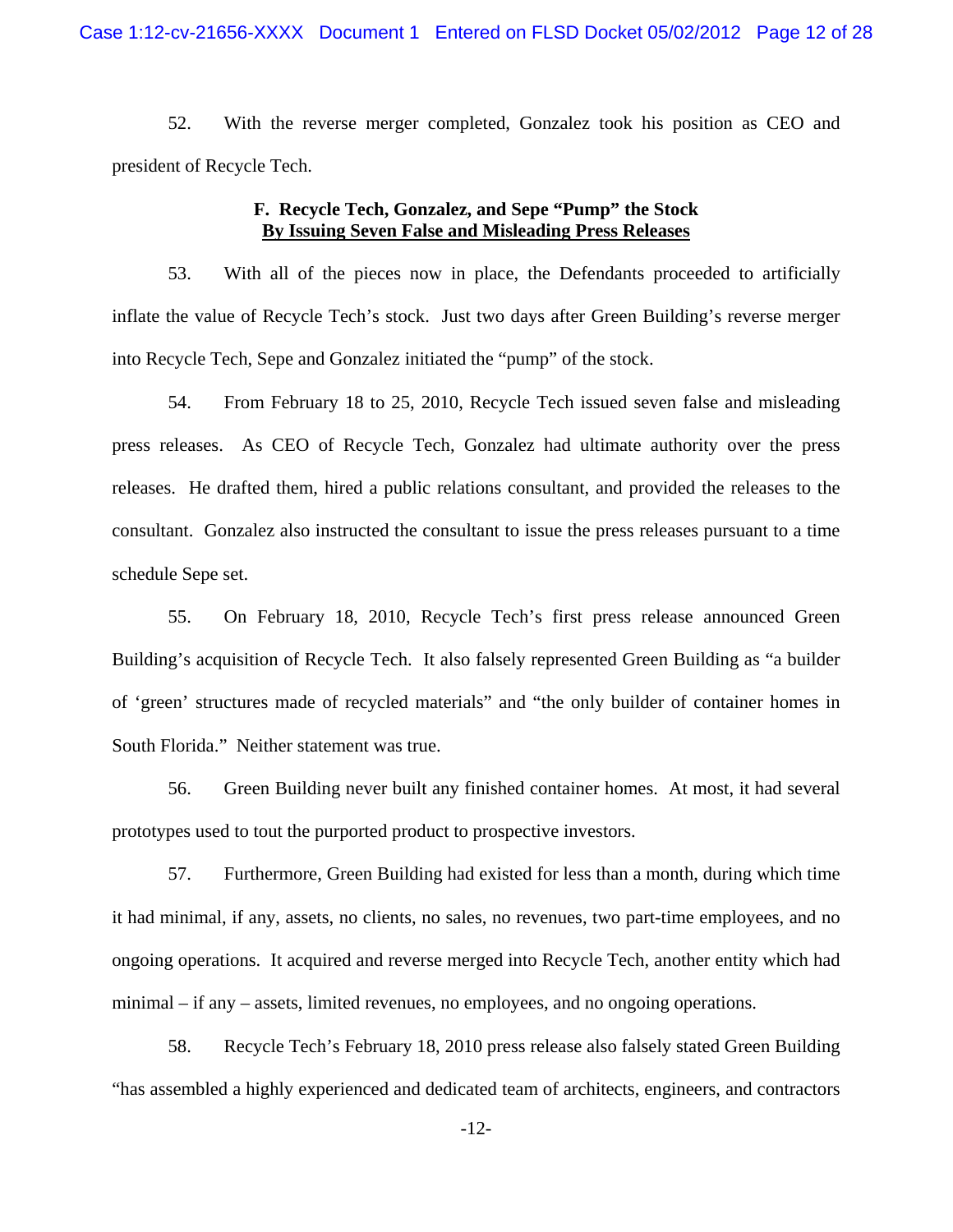to create and assemble these completely green structures." In truth, the company had hired none of the individuals it claimed.

59. Recycle Tech's February 22, 2010 press release also falsely represented it had opened "a green container showroom," unveiling emergency multiple human shelter prototypes for media and contractors to view. In fact, no such showroom was ever opened.

60. Recycle Tech's February 23, 2010 press release falsely represented, among other things, the company had signed a binding letter of intent to build up to 50 homes in Haiti. The press release failed to disclose Recycle Tech was expected to fund the building of the 50 homes. It also failed to disclose Recycle Tech had no cash or any other ability to do so.

61. Recycle Tech's February 24, 2010 press release falsely represented, among other things, Recycle Tech was "breaking ground" in a month's time "to showcase" its "container building in historical Overtown located in South Florida." At the time of the press release, however, the company did not have the funds, equipment, or staff required to break ground in a month's time.

62. Recycle Tech's February 25, 2010 press release falsely represented, among other things, that Recycle Tech was adding an "award winning architect to its staff." At the time of the press release, however, the Company had not added such an architect. Further, the company had no means to do so. In fact, Recycle Tech had no staff at all.

63. All seven of Recycle Tech's press releases contained the same misleading by-line:

[Recycle Tech]…now will manufacture and deliver premium eco-friendly Container Homes, as well as LEED Certified Green Homes, Communities, Buildings, and City Structures across the world.

64. In truth, Recycle Tech never had the staff, resources, or equipment to "manufacture and deliver premium eco-friendly Container Homes."

-13-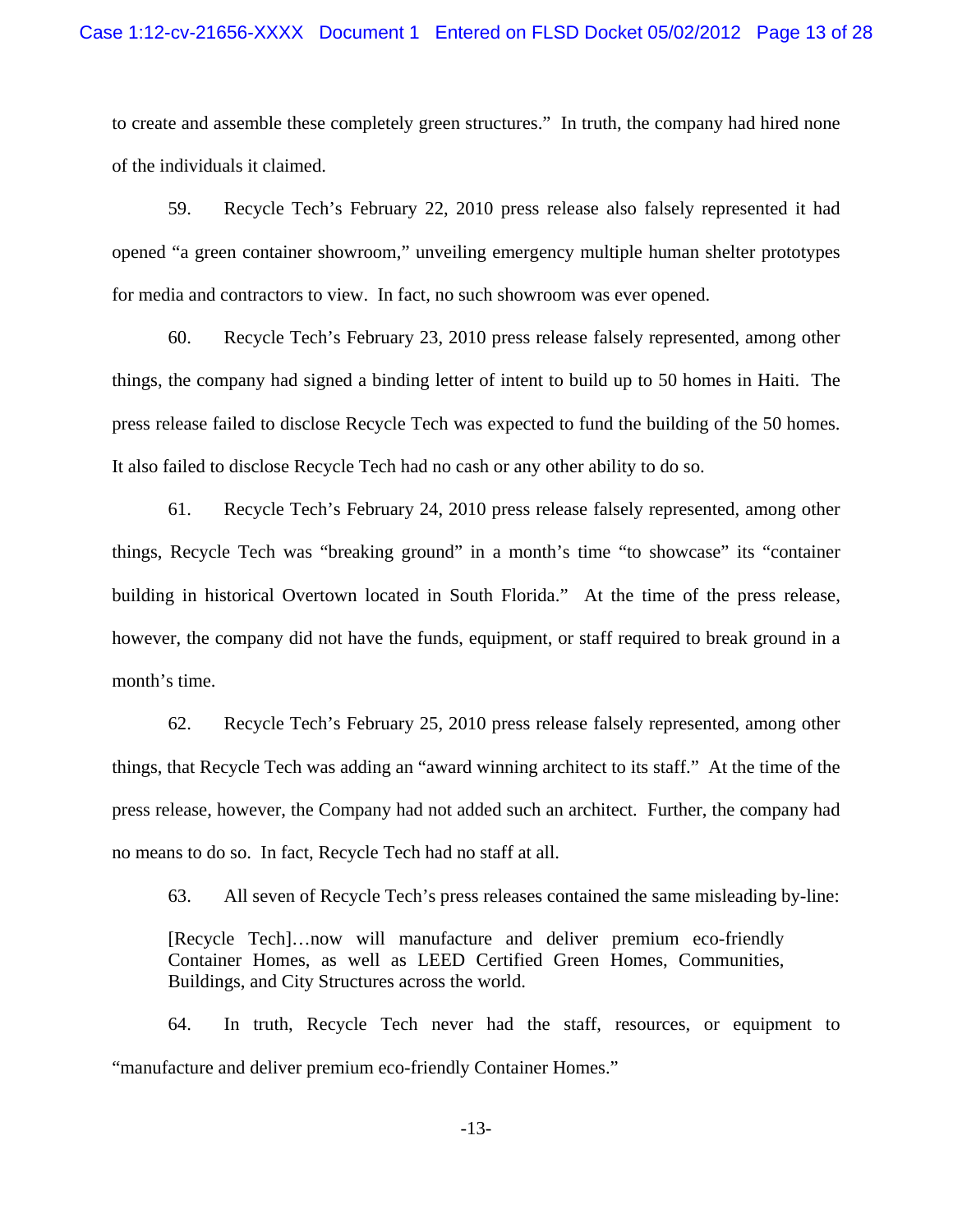# **G. OTC Solutions and Pudong Tout Recycle Tech Stock without Properly Disclosing Their Stock Compensation or Intent to Sell**

65. Four days after the February 18 press release, OTC Solutions and Pudong started touting Recycle Tech stock in their newsletters. Thompson and Fung, the respective owners of OTC Solutions and Pudong, had previously agreed to coordinate their touting with each other and with Sepe.

66. Before they issued their newsletters, Sepe agreed to provide Thompson and Fung with 2.325 million shares each of Recycle Tech stock. Halperin provided the actual shares to Thompson and Fung.

67. On February 22, 23, and 24, 2010, OTC Solutions and Pudong collectively issued at least five newsletters promoting Recycle Tech. Many of the newsletters reprinted portions of Recycle Tech's false and misleading press releases, which Sepe had provided to Thompson and Fung.

68. Each newsletter included its own language hyping the stock. For instance, the various newsletters touted Recycle Tech as: a "golden opportunity;" "the type of GEM you want to research on before Wall Street gets a hold of it;" "a huge bargain that could be gone very soon!" and the Next EXPLOSIVE Stock." None of the newsletters disclosed the newsletter owner's intent to sell shares, or named the source of the stock the newsletter had received.

#### **1. OTC Solutions' Recycle Tech Touting and Scalping**

69. Between February 22 and February 25, 2010, Thompson, through OTC Solutions, engaged in the fraudulent practice of "scalping," specifically, selling the same stock his own reports on Recycle Tech were recommending that investors buy without disclosing the sales.

70. After receiving its 2.325 million shares, OTC Solutions issued at least four newsletters touting Recycle Tech. Specifically, on February 22, 2010 and February 24, 2010,

-14-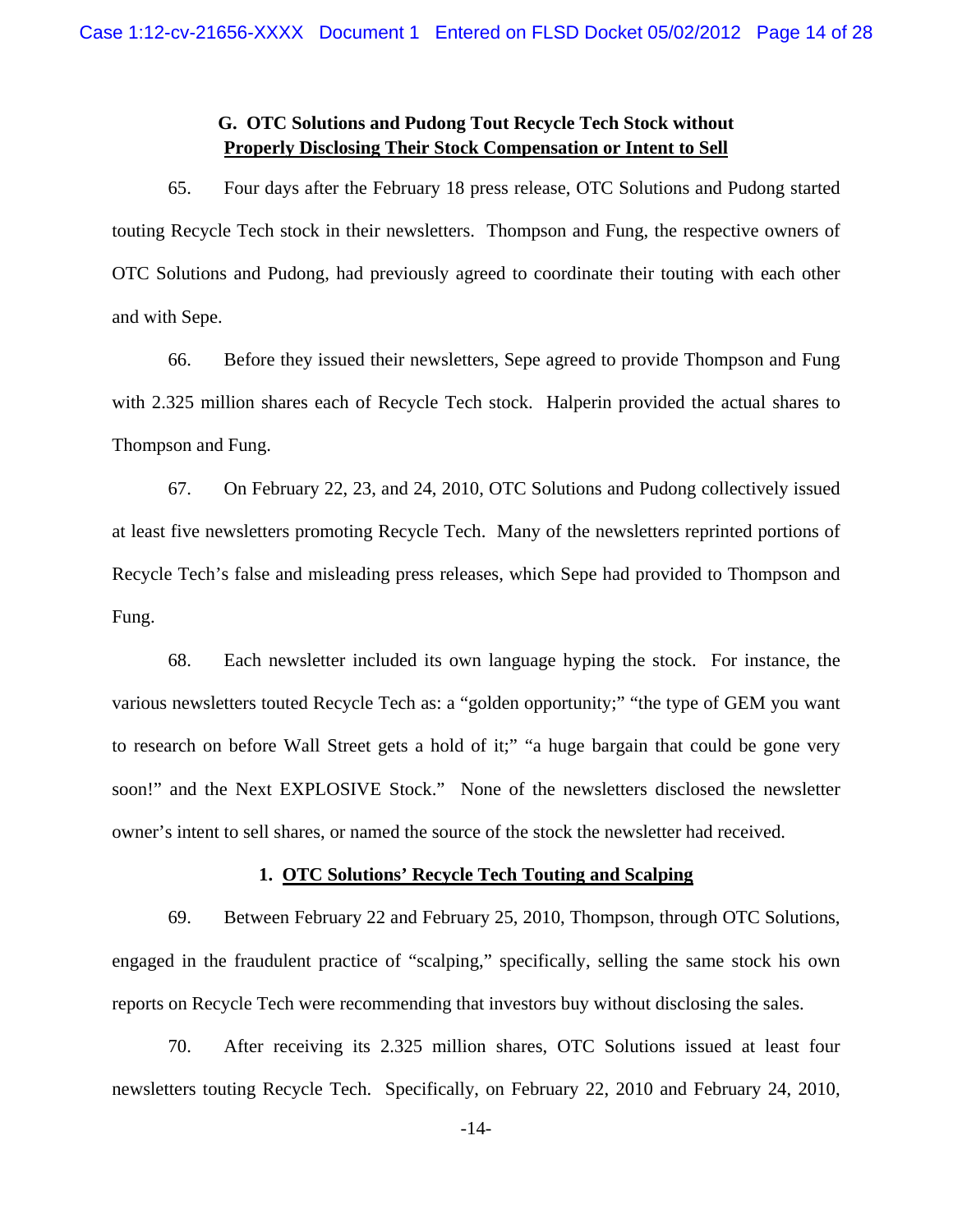OTC Solutions touted Recycle Tech in two issues of "Explicit Picks" and two issues of "Ox of Wall Street."

71. Also on February 22, 2010, OTC Solutions started selling its Recycle Tech shares. It sold all 2.325 million shares by February 25. These sales contradicted the recommendations OTC Solutions made regarding Recycle Tech.

72. None of OTC Solutions' newsletters disclosed the stock compensation it received from Sepe for the promotional campaign, its ownership of Recycle Tech stock, or its stock sales. Instead, the four newsletters contained a brief disclaimer section regarding penny stocks in general and OTC Solutions' registration status.

#### **2. Pudong's Recycle Tech Touting**

73. On February 23, 2010, Fung, through Pudong, also engaged in the fraudulent practice of scalping.

74. On February 23, after receiving its 2.325 million shares of Recycle Tech stock, Fung's company, Pudong, issued at least one "Penny Pic" newsletter touting Recycle Tech. On the same day, Pudong sold all 2.325 million of its Recycle Tech shares. This sale contradicted the recommendations Pudong made regarding Recycle Tech.

75. Moreover, the newsletter only contained a general disclaimer. The newsletter disclosed:

[w]hen Pennypic.com receives free trading shares as compensation for a profiled company, Pennypic.com may sell part or all of any such shares during the period in which Pennypic.com is performing such services." It then specifically disclosed that it "has received from a third party non affiliate 2.325 million free trading shares of [Recycle Tech] for advertising and marketing.

76. The newsletter did not, however, disclose the third party's identity or Fung's Recycle Tech stock sales.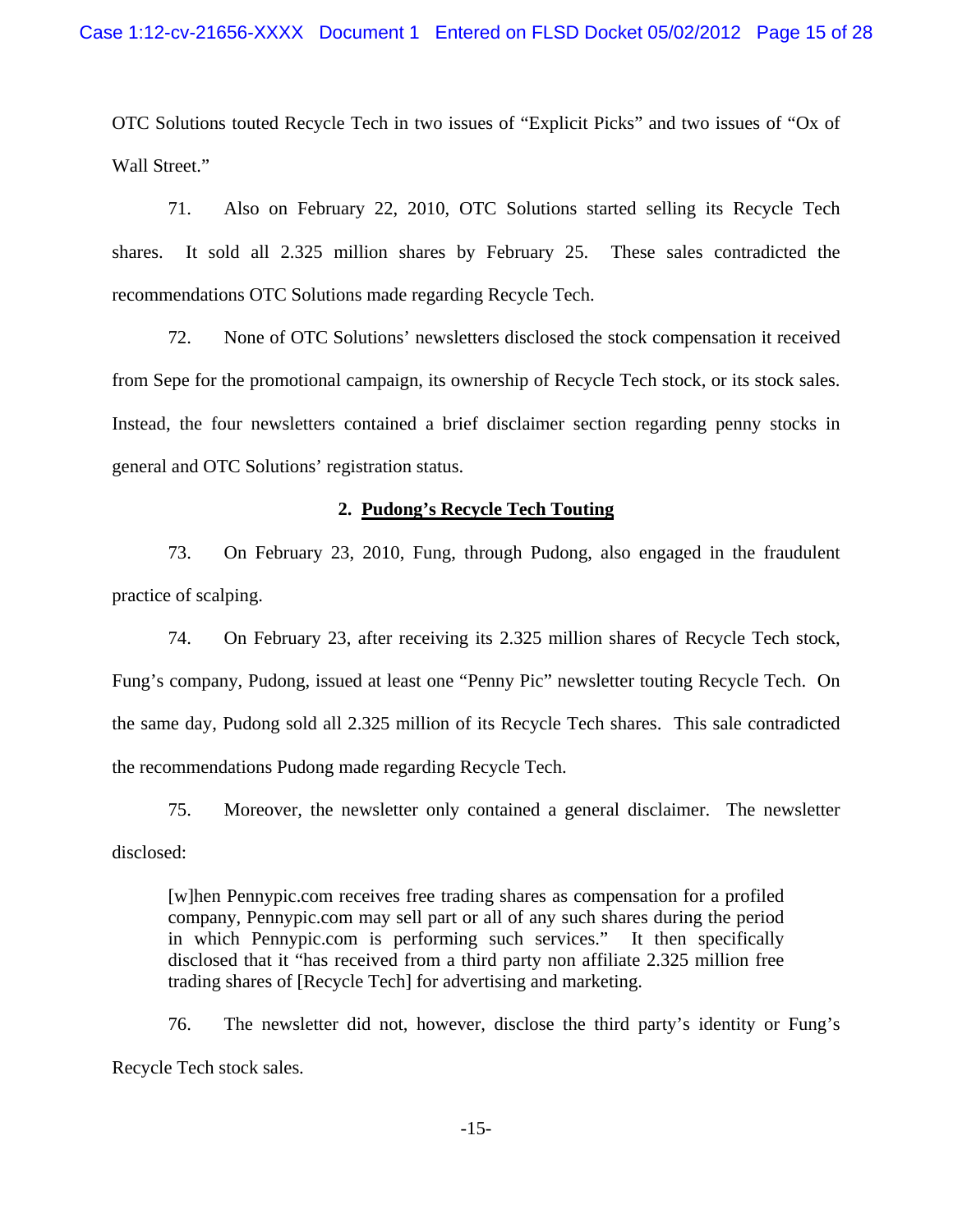# **H. Promotional Campaign Falsely Inflates the Market for Recycle Tech Shares**

77. In the three-month period preceding the promotional campaign, Recycle Tech had experienced only four days of any reported trading of its stock.

78. The stock price remained consistently at ten cents per share from December 10, 2009 to February 1, 2010. From February 2, 2010 to February 16, 2010, the price of Recycle Tech stock stood at eleven cents per share.

79. From February 3 through 16, 2010, no shares of Recycle Tech were traded. On February 18, 2010, the day Recycle Tech issued its first press release, the company's trading volume jumped to 35,000 shares from 6,000 the previous day. The day after the company issued its first press release, the stock volume soared to over more than 2,000,000 shares.

80. Over the next several days, with the addition of OTC Solutions and Pudong's newsletters, the stock volume increased to more than 18 million shares traded, with an intraday high of 28 cents per share.

# **I. Halperin, OTC Solutions, Pudong, and Rees Dump Their Recycle Tech Stock**

81. Taking advantage of Recycle Tech's artificially raised stock price, a number of the Defendants sold their shares.

82. From February 23, 2010 to March 2, 2010, Halperin sold 1,130,000 shares for \$235,060.

83. From February 22, 2010 to February 25, 2010, OTC Solutions sold 2,325,000 shares for \$441,722.

84. On February 23, 2010, Pudong sold 2,325,000 shares for \$456,457.

85. On February 23, 2010, Rees sold 25,000 shares for \$5,982.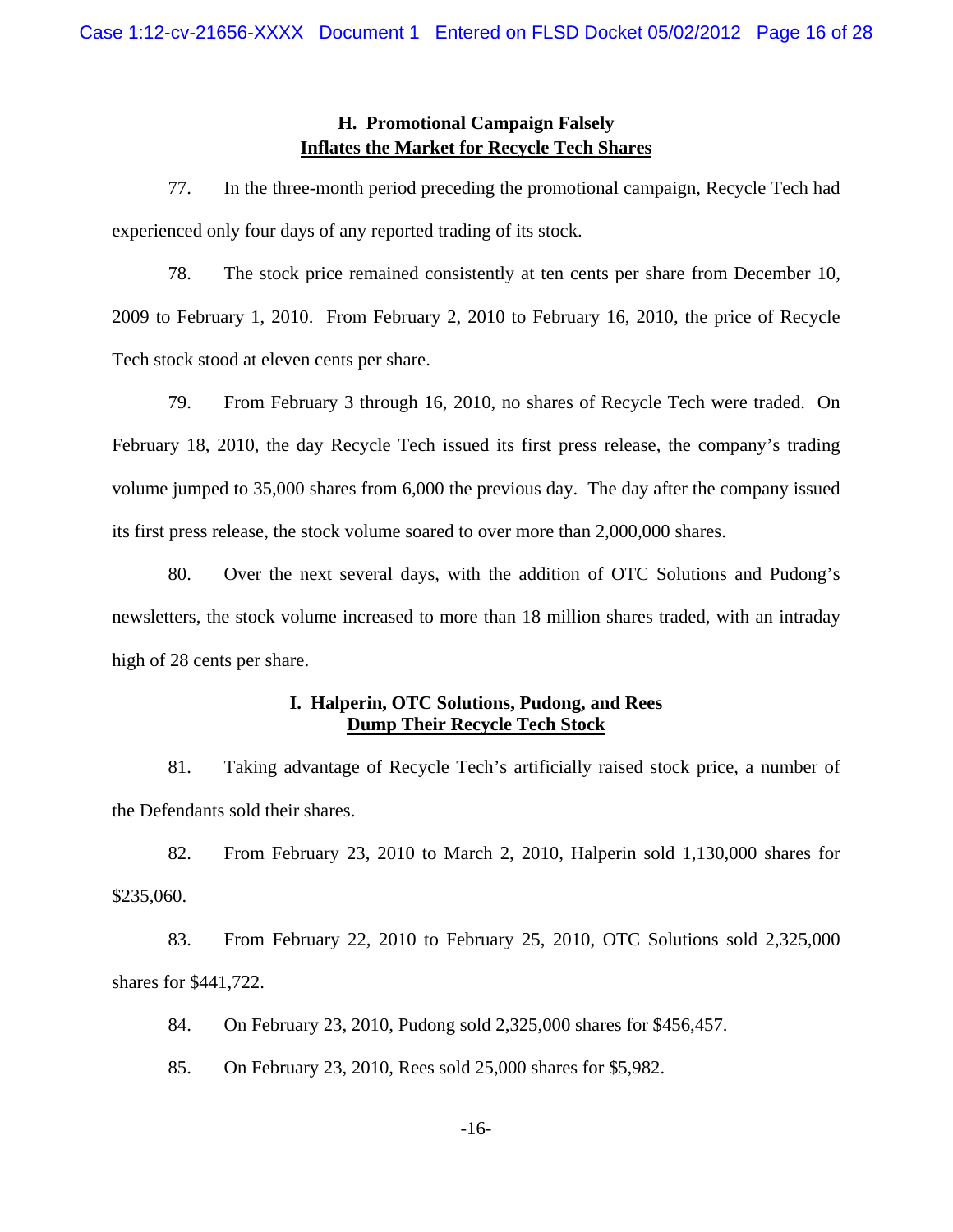86. Sepe, who did not directly receive shares of Recycle Tech stock pursuant to the conversion of debt, was compensated from others' sales of Recycle Tech stock. Halperin wired Sepe's company, Charter Consulting, \$300,000 from his law firm account on April 12, 2010. At least \$150,000 of that wire came from the illegal sale of Recycle Tech stock.

## **J. Recycle Tech Failed to Meet Its Registration and Filing Requirements**

87. No registration statement was ever filed with the Commission or in effect for any class of Recycle Tech shares. Additionally, there was no exemption from the registration requirements for any of the Defendants' stock sales.

88. Since its Form 10-Q filed on January 13, 2010 for the quarterly period ended November 30, 2009, Recycle Tech has not made any periodic filings as required. In fact, since Gonzalez became President of Recycle Tech, the company has been delinquent in all of its required filings.

## **COUNT I**

# **Sale of Unregistered Securities in Violation of Sections 5(a) and (c) of the Securities Act (Against All Defendants)**

89. The Commission repeats and realleges paragraphs 1-21, 47, 48, and 81-87 of its Complaint.

90. No registration statement was filed or in effect with the Commission pursuant to the Securities Act with respect to the securities and transactions described in this Complaint and no exemption from registration existed with respect to these securities and transactions.

- 91. From January through March 2010, the Defendants directly and indirectly:
- (a) made use of means or instruments of transportation or communication in interstate commerce or of the mails to sell securities as described herein, through the use or medium of a prospectus or otherwise;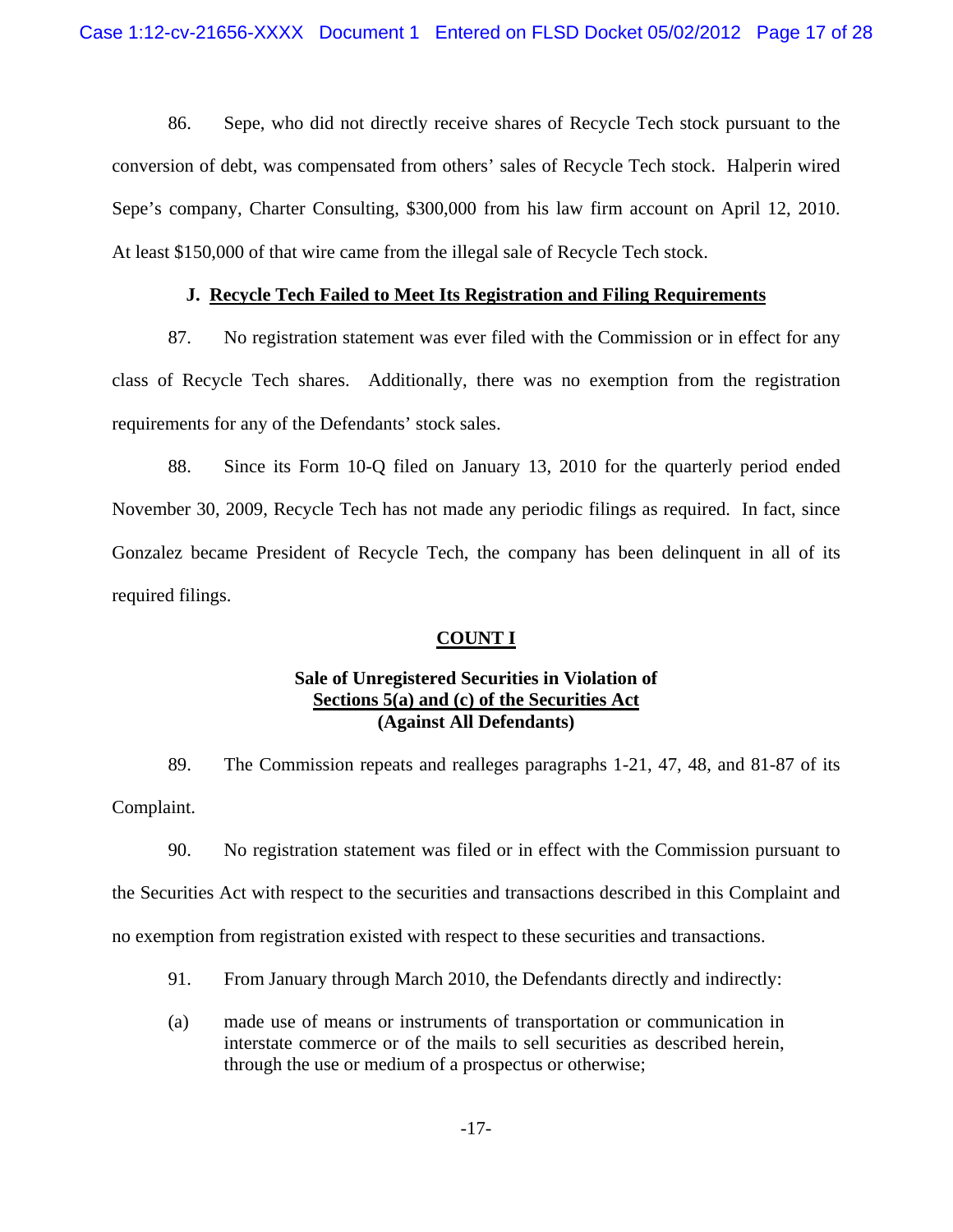- (b) carried securities or caused such securities, as described herein, to be carried through the mails or in interstate commerce, by any means or instruments of transportation, for the purpose of sale or delivery after sale; or
- (c) made use of means or instruments of transportation or communication in interstate commerce or of the mails to offer to sell or offer to buy through the use or medium of a prospectus or otherwise, as described herein, without a registration statement having been filed or being in effect with the Commission as to such securities.

92. By reason of the foregoing, the Defendants violated, and, unless enjoined, are reasonably likely to continue to violate, Sections 5(a) and 5(c) of the Securities Act, 15 U.S.C. §§ 77e(a) and 77e(c).

# **COUNT II**

# **Fraud in the Offer or Sale of Securities in Violation of Section 17(a)(1) of the Securities Act (Against Defendants OTC Solutions, Thompson, Pudong, and Fung)**

93. The Commission repeats and realleges Paragraphs 1-21, 27-29, 31, 32, and 65-86 of its Complaint.

94. From January through March 2010, OTC Solutions, Thompson, Pudong, and Fung, directly and indirectly, by use of the means or instruments of transportation or communication in interstate commerce and by use of the mails, in the offer or sale of securities, as described in this Complaint knowingly, willfully or recklessly employed devices, schemes or artifices to defraud.

95. By reason of the foregoing, OTC Solutions, Thompson, Pudong, and Fung, directly and indirectly, violated and, unless enjoined, are reasonably likely to continue to violate, Section  $17(a)(1)$  of the Securities Act, 15 U.S.C. §  $77q(a)(1)$ .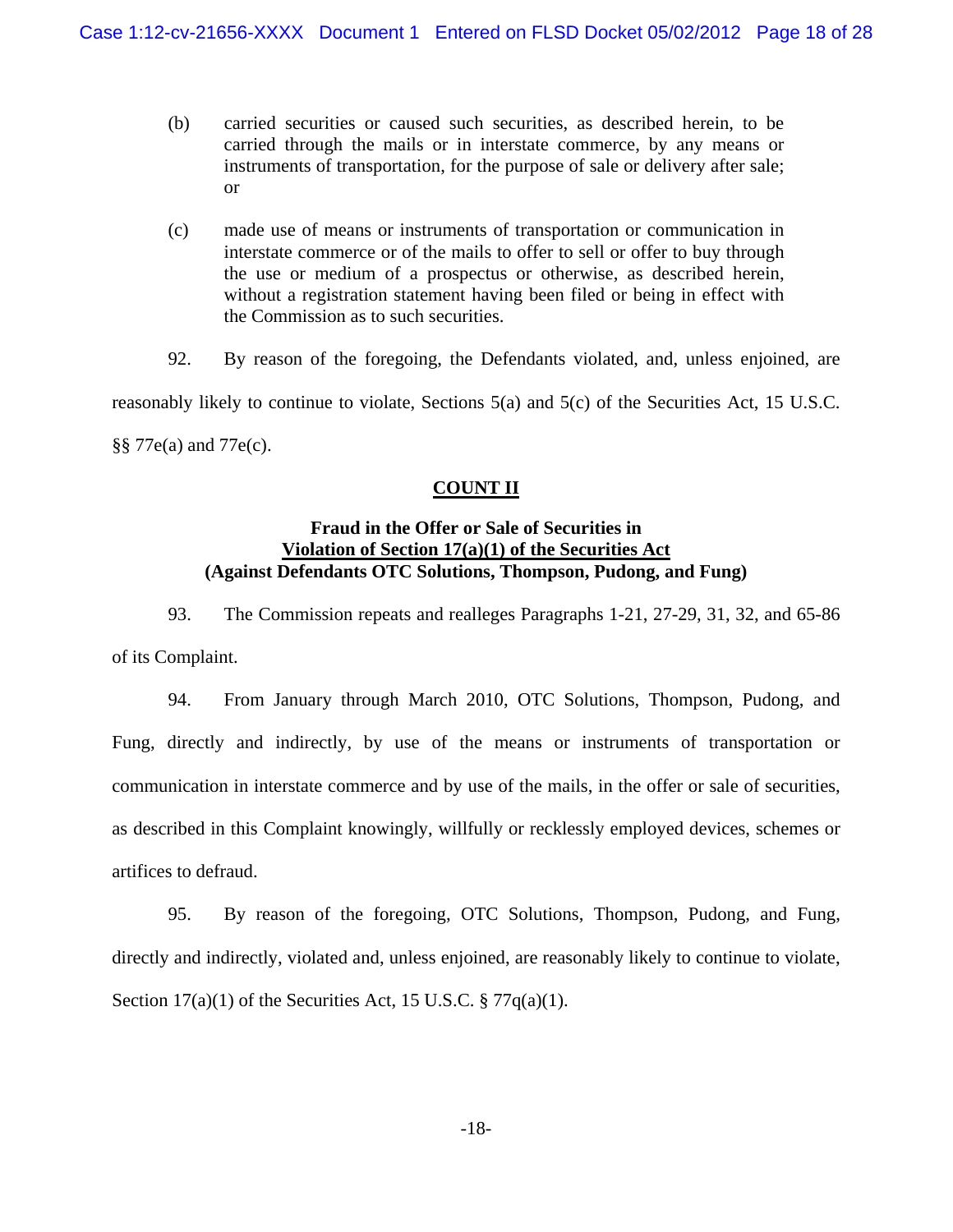# **COUNT III**

## **Fraud in the Offer or Sale of Securities in Violation of Section 17(a)(2) and (3) of the Securities Act (Against Defendants OTC Solutions, Thompson, Pudong, and Fung)**

96. The Commission repeats and realleges Paragraphs 1-21, 27-29, 31, 32, and 65-86

of its Complaint.

97. From January through March 2010, OTC Solutions, Thompson, Pudong, and

Fung, directly and indirectly, by use of the means or instruments of transportation or

communication in interstate commerce and by use of the mails, in the offer or sale of securities:

- (a) obtained money or property by means of untrue statements of material facts and omissions to state material facts necessary to make the statements made, in the light of the circumstances under which they were made, not misleading; or
- (b) engaged in transactions, practices and courses of business which operated as a fraud or deceit upon purchasers and prospective purchasers of such securities.
- 98. By reason of the foregoing, OTC Solutions, Thompson, Pudong, and Fung,

directly and indirectly, violated and, unless enjoined, are reasonably likely to continue to violate,

Section  $17(a)(2)$  and (3) of the Securities Act, 15 U.S.C. §§  $77q(a)(3)$  and  $77q(a)(3)$ .

## **COUNT IV**

## **Fraud in the Offer or Sale of Securities in Violation of Section 17(b) of the Securities Act (Against Defendants OTC Solutions, Thompson, Pudong, and Fung)**

99. The Commission repeats and realleges Paragraphs 1-21, 27-29, 31, 32, and 65-86 of its Complaint.

100. From January through March 2010, OTC Solutions, Thompson, Pudong, and Fung, by the use of the means or instruments of transportation or communication in interstate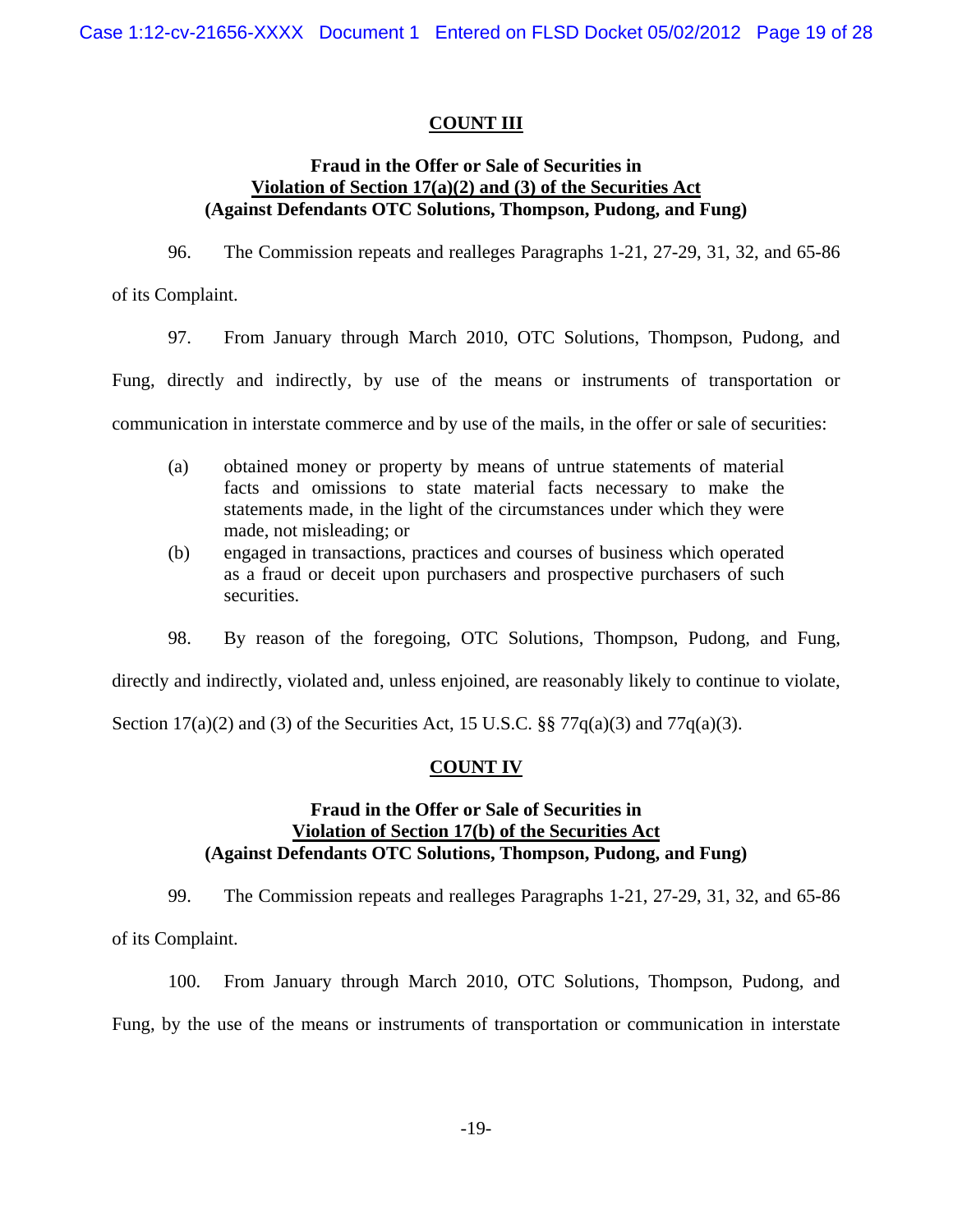commerce or by the use of the mails, published, gave publicity to, or circulated communications that, though not purporting to offer securities for sale, described certain securities.

101. OTC Solutions, Thompson, Pudong, and Fung received consideration for such activities from or on behalf of the issuer of these securities and did not fully disclose the receipt of such consideration and the amounts.

102. By reason of the foregoing, OTC Solutions, Thompson, Pudong, and Fung, directly or indirectly, have violated and, unless enjoined, are reasonably likely to continue to violate, Section 17(b) of the Securities Act, 15 U.S.C. § 77q(b).

# **COUNT V**

# **Violation of Section 10(b) and Rule 10b-5 of the Exchange Act (Against Defendants Recycle Tech and Gonzalez) Fraud in Connection with the Purchase or Sale of Securities in**

103. The Commission repeats and realleges Paragraphs 1-33, 47-64, 77-81, and 87-88 of its Complaint.

recklessly: 104. From January 2010 through March 2010, Recycle Tech and Gonzalez directly and indirectly, by use of the means and instrumentalities of interstate commerce, and of the mails in connection with the purchase or sale of securities, as described herein, knowingly, willfully, or

- (a) employed devices, schemes or artifices to defraud;
- (b) made untrue statements of material facts and omitted to state material facts necessary in order to make the statements made, in the light of the circumstances under which they were made, not misleading; or
- (c) engaged in acts, practices and courses of business which have operated as a fraud upon the purchasers of such securities.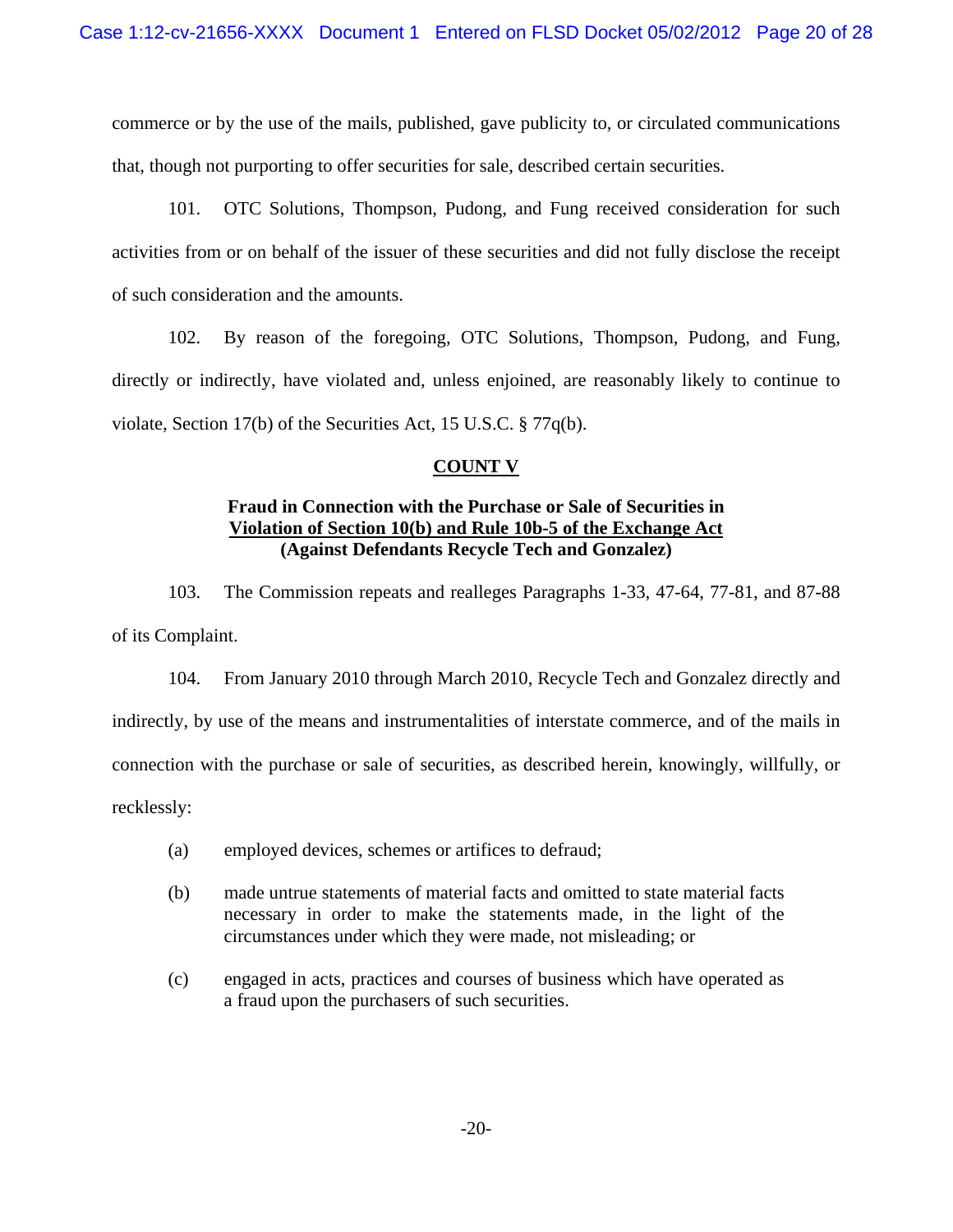105. By reason of the foregoing, Recycle Tech and Gonzalez violated and, unless enjoined, are reasonably likely to continue to violate, Section 10(b) of the Exchange Act, 15 U.S.C. § 78j(b), and Rule 10b-5, 17 C.F.R. § 240.10b-5.

## **COUNT VI**

## **Section 10(b) and Rule 10b-5 of the Exchange Act Aiding and Abetting Violations of (Against Defendant Gonzalez)**

106. The Commission repeats and realleges Paragraphs 1-33, 47-64, 77-81, and 87-88 of its Complaint.

107. From January 2010 through March 2010, Recycle Tech directly and indirectly, by use of the means and instrumentalities of interstate commerce, and of the mails in connection with the purchase or sale of securities, as described herein, knowingly, willfully, or recklessly:

- (a) employed devices, schemes or artifices to defraud;
- (b) made untrue statements of material facts and omitted to state material facts necessary in order to make the statements made, in the light of the circumstances under which they were made, not misleading; or
- (c) engaged in acts, practices and courses of business which have operated as a fraud upon the purchasers of such securities.

108. Gonzalez, from no later than January 2010 through March 2010, knowingly or recklessly substantially assisted Recycle Tech's violations of Section 10(b) of the Exchange Act, 15 U.S.C. § 78j(b), and Rule 10b-5 thereunder, 17 C.F.R § 240.10b-5.

109. By reason of the foregoing, Gonzalez violated and, unless enjoined, is reasonably likely to continue to, assist violations of Section 10(b) of the Exchange Act, 15 U.S.C. § 78j(b), and Rule 10b-5, 17 C.F.R. § 240.10b-5.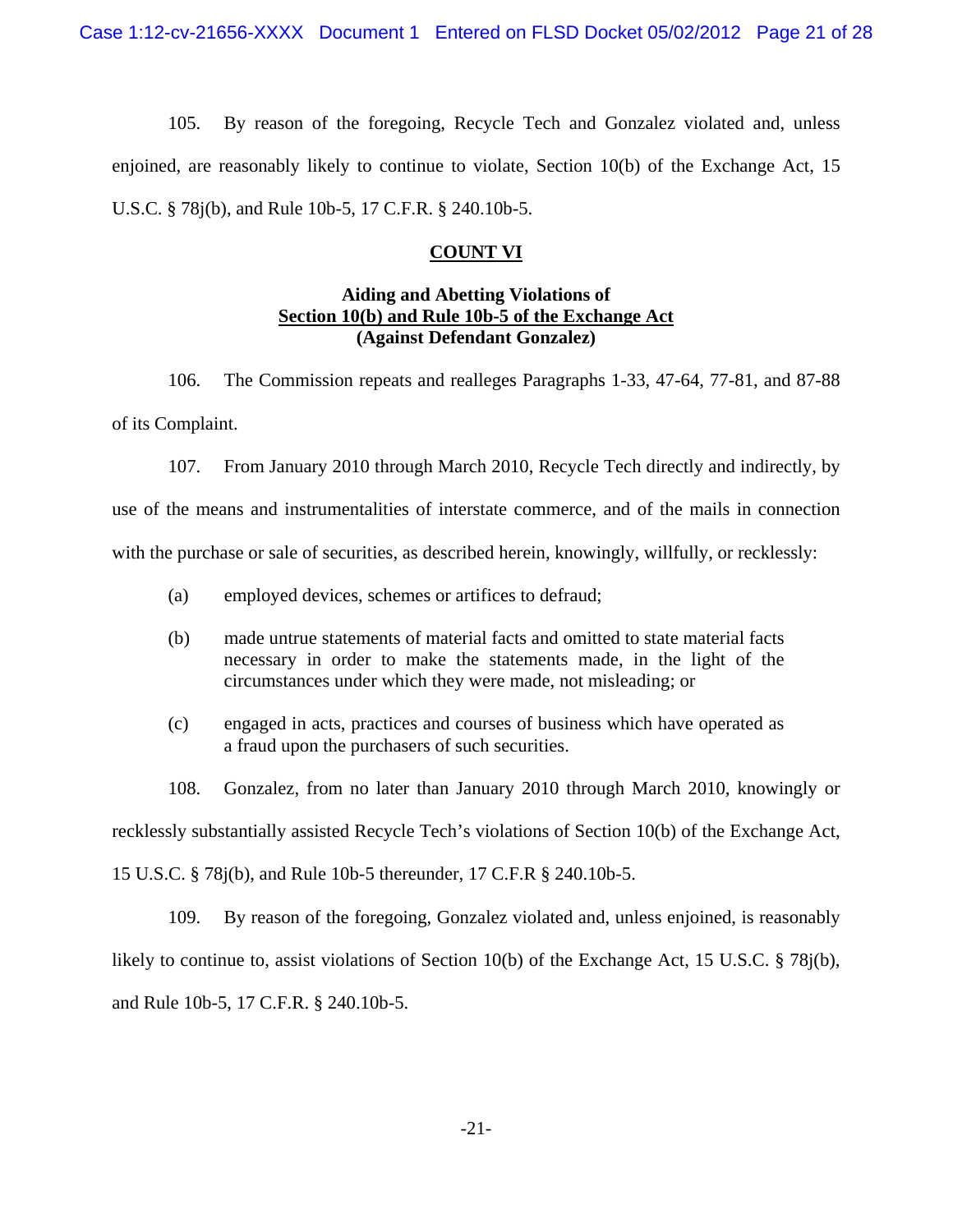# **COUNT VII**

## **Section 10(b) and Rule 10b-5 of the Exchange Act Aiding and Abetting Violations of (Against Defendant Sepe)**

110. The Commission repeats and realleges Paragraphs 1-33, 47-64, 77-81, and 87-88

of its Complaint.

111. From January 2010 through March 2010, Recycle Tech directly and indirectly, by

use of the means and instrumentalities of interstate commerce, and of the mails in connection

with the purchase or sale of securities, as described herein, knowingly, willfully, or recklessly:

- (a) employed devices, schemes or artifices to defraud;
- (b) made untrue statements of material facts and omitted to state material facts necessary in order to make the statements made, in the light of the circumstances under which they were made, not misleading; or
- (c) engaged in acts, practices and courses of business which have operated as a fraud upon the purchasers of such securities.

112. Sepe, from no later than January 2010 through March 2010, knowingly or

recklessly substantially assisted Recycle Tech's violations of Section 10(b) of the Exchange Act,

15 U.S.C. § 78j(b), and Rule 10b-5 thereunder, 17 C.F.R § 240.10b-5.

113. By reason of the foregoing, Sepe aided and abetted Recycle Tech's violations of Section 10(b) of the Exchange Act, 15 U.S.C. § 78j(b), and Rule 10b-5, 17 C.F.R. § 240.10b-5 and, unless enjoined, is reasonably likely to continue to assist violations of Section 10(b) of the Exchange Act, 15 U.S.C. § 78j(b), and Rule 10b-5, 17 C.F.R. § 240.10b-5.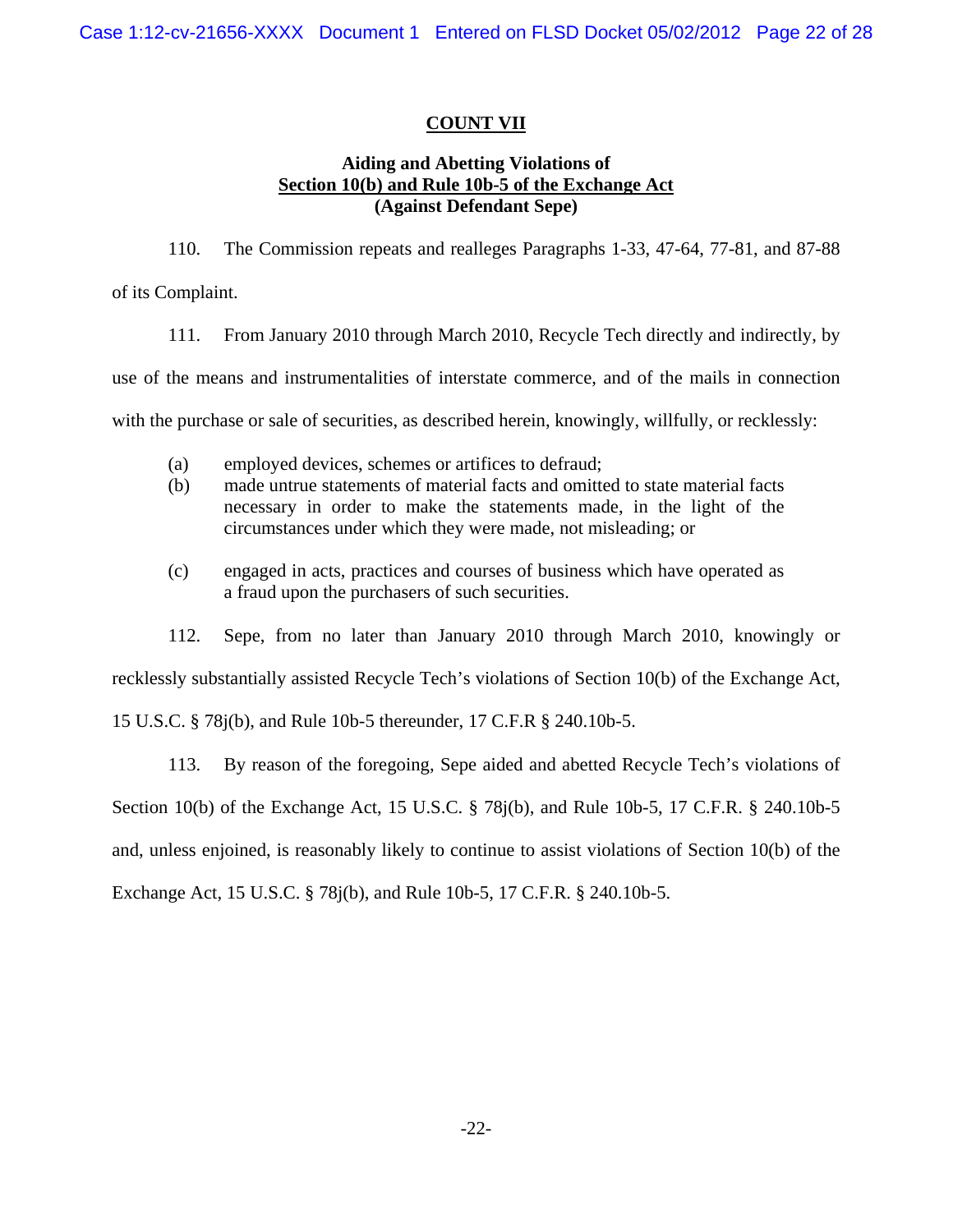## **COUNT VIII**

## **Section 10(b) and Rule 10b-5(a) &(c) of the Exchange Act Aiding and Abetting Violations of (Against Defendant Halperin)**

114. The Commission repeats and realleges Paragraphs 1-33, 47-64, 66, 77-82, and 87- 88 of its Complaint.

115. From January 2010 through March 2010, Recycle Tech directly and indirectly, by use of the means and instrumentalities of interstate commerce, and of the mails in connection with the purchase or sale of securities, as described herein, knowingly, willfully, or recklessly:

- (a) employed devices, schemes or artifices to defraud; or
- (c) engaged in acts, practices and courses of business which have operated as a fraud upon the purchasers of such securities.

116. Halperin, from no later than January 2010 through March 2010, knowingly or recklessly substantially assisted Recycle Tech's violations of Section 10(b) of the Exchange Act, 15 U.S.C. § 78j(b), and Rule 10b-5(a) &(c) thereunder, 17 C.F.R § 240.10b-5(a) &(c).

117. By reason of the foregoing, Halperin aided and abetted Recycle Tech's violations of Section 10(b) of the Exchange Act, 15 U.S.C.  $\S$  78j(b), and Rule 10b-5(a) &(c), 17 C.F.R.  $\S$ 240.10b-5(a)  $\&c)$  and, unless enjoined, is reasonably likely to continue to assist violations of Section 10(b) of the Exchange Act, 15 U.S.C. § 78 $j(b)$ , and Rule 10b-5(a) &(c), 17 C.F.R. §  $240.10b-5(a) \&c).$ 

## **COUNT IX**

# Violation of Section 10(b) and Rule 10b-5 of the Exchange Act **Fraud in Connection with the Purchase or Sale of Securities in (Against Defendants OTC Solutions, Thompson, Pudong, and Fung)**

118. The Commission repeats and realleges Paragraphs 1-21, 27-29, 31, 32, and 65-86 of its Complaint.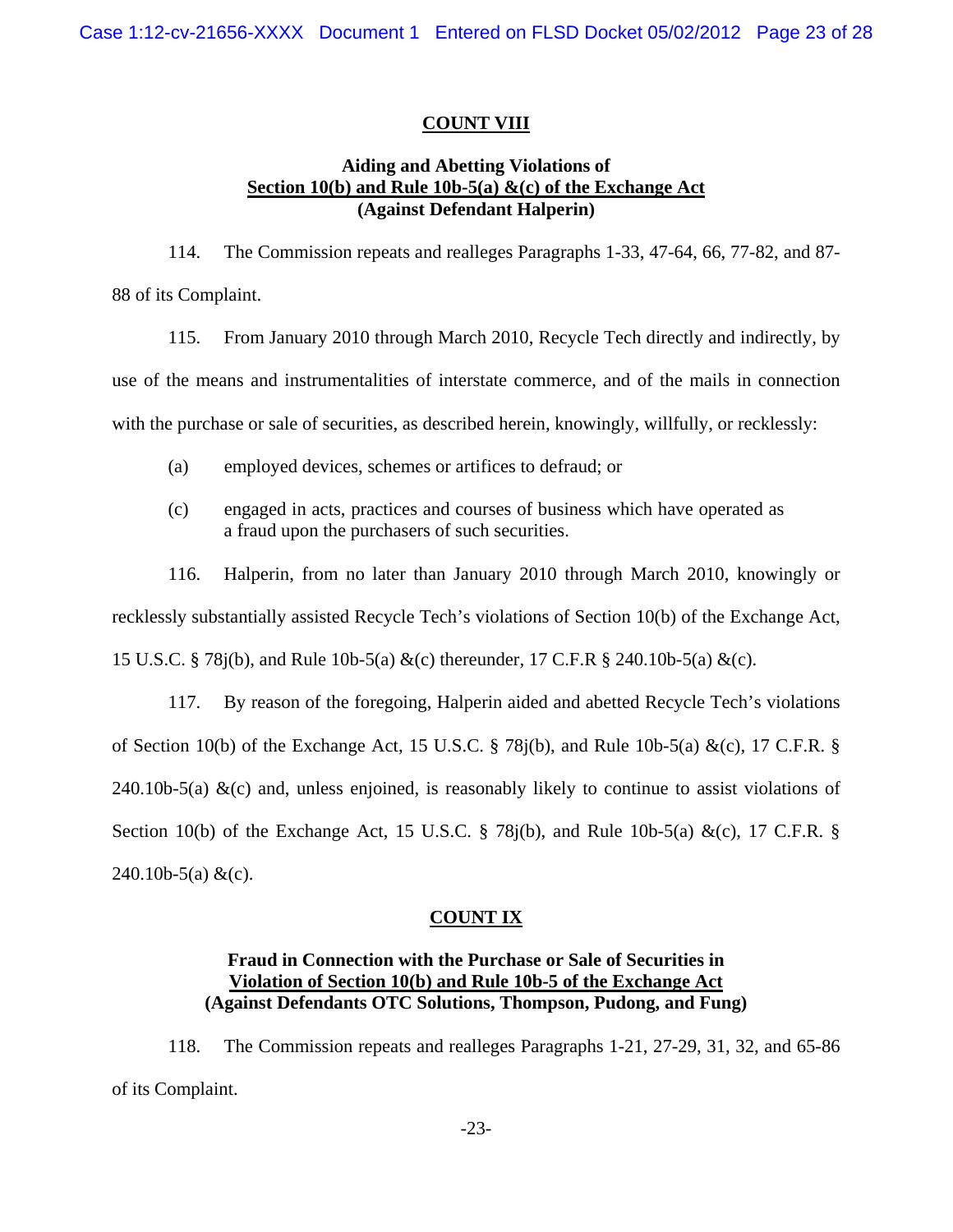119. From January 2010 through March 2010, OTC Solutions, Thompson, Pudong, and Fung directly and indirectly, by use of the means and instrumentalities of interstate commerce, and of the mails in connection with the purchase or sale of securities, as described herein, knowingly, willfully, or recklessly:

- (a) employed devices, schemes or artifices to defraud;
- (b) made untrue statements of material facts and omitted to state material facts necessary in order to make the statements made, in the light of the circumstances under which they were made, not misleading; or or
- (c) engaged in acts, practices and courses of business which have operated as a fraud upon the purchasers of such securities.

120. By reason of the foregoing, OTC Solutions, Thompson, Pudong, and Fung violated and, unless enjoined, are reasonably likely to continue to violate, Section 10(b) of the Exchange Act, 15 U.S.C. § 78j(b), and Rule 10b-5, 17 C.F.R. § 240.10b-5.

# **COUNT X**

# **Rules 13a-1 and 13a-13 of the Exchange Act Violation of Section 13(a) and (Against Defendant Recycle Tech)**

121. The Commission repeats and realleges Paragraphs 1-21, 27-32, and 88 of its Complaint.

122. By failing to file with the Commission annual and quarterly reports on Form 10-

KSB and Form 10-QSB since January 13, 2010, Recycle Tech violated, and unless restrained and enjoined will continue to violate, Section 13(a) of the Exchange Act, 15 U.S.C. § 78m(a), and Exchange Act Rules 13a-l and 13a-13.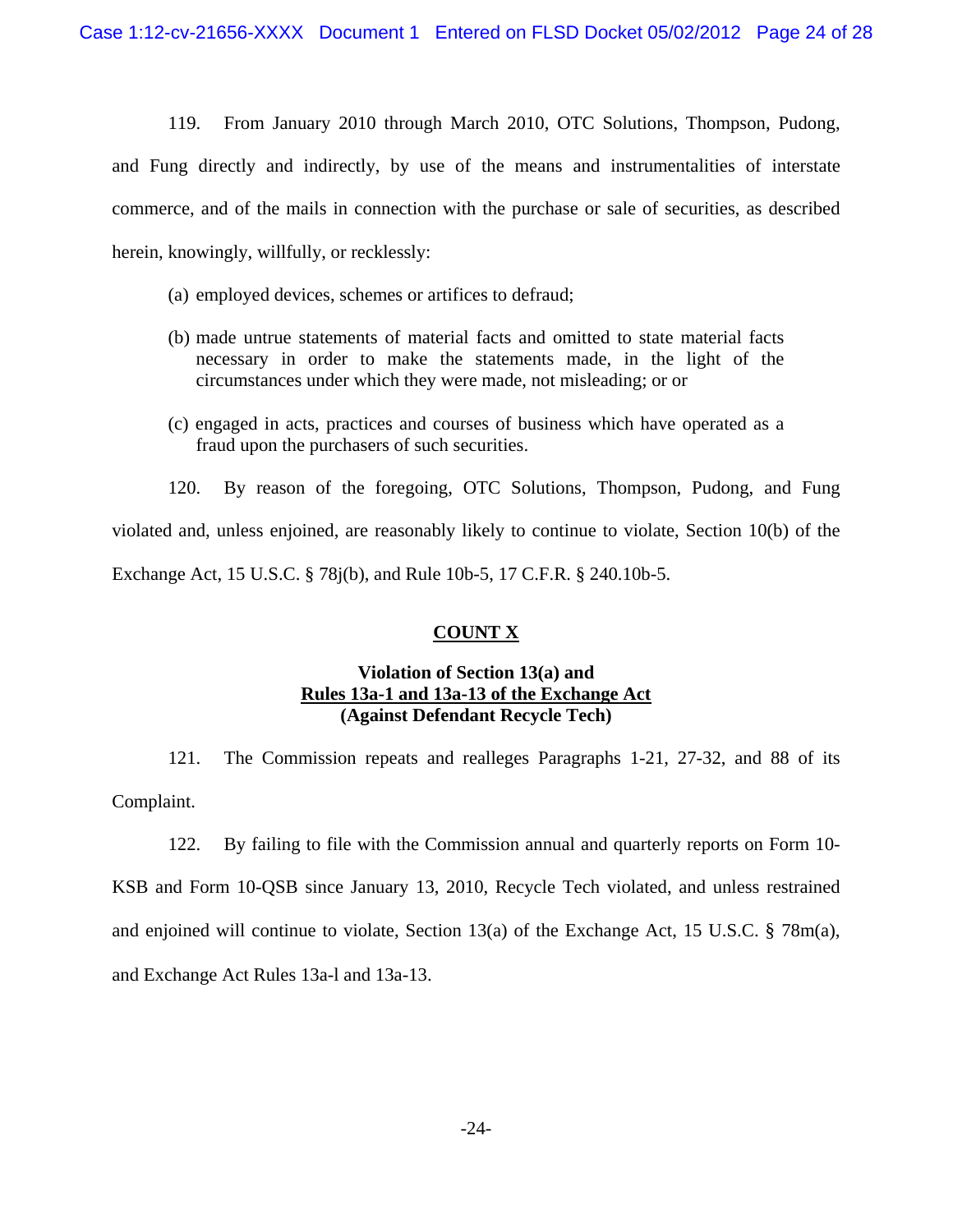#### **COUNT XI**

# **Rules 13a-1 and 13a-13 of the Exchange Act (Against Defendant Gonzalez) Aiding and Abetting Violation of Section 13(a) and**

123. The Commission repeats and realleges Paragraphs 1-21, 27-32, and 88 of its Complaint.

124. By failing to file with the Commission annual and quarterly reports on Form 10- KSB and Form 10-QSB since January 13, 2010, Recycle Tech violated, and unless restrained and enjoined will continue to violate, Section 13(a) of the Exchange Act, 15 U.S.C. § 78m(a), and Exchange Act Rules 13a-l and 13a-13.

125. Gonzalez knowingly provided substantial assistance to Recycle Tech's violation of Section 13(a) of the Exchange Act, 15 U.S.C. § 78m(a), and Exchange Act Rules 13a-l and 13a-13, 17 C.F.R. §§ 240.13a-1 and 240.13a-13.

126. By engaging in the conduct described above and pursuant to Section 20(e) of the Exchange Act, 15 U.S.C. § 78t(e), Gonzalez aided and abetted Recycle Tech's violations, and unless restrained and enjoined will continue to aid and abet violations, of Section 13(a) of the Exchange Act, 15 U.S.C. § 78m(a), and Exchange Act Rules 13a-1 and 13a-13, 17 C.F.R. §§ 240.13a-1, and 240.13a-13.

#### **RELIEF REQUESTED**

 **WHEREFORE**, the Commission respectfully requests that the Court:

#### **I.**

#### **Declaratory Relief**

Declare, determine, and find that the Defendants have committed the violations of the federal securities laws alleged herein.

-25-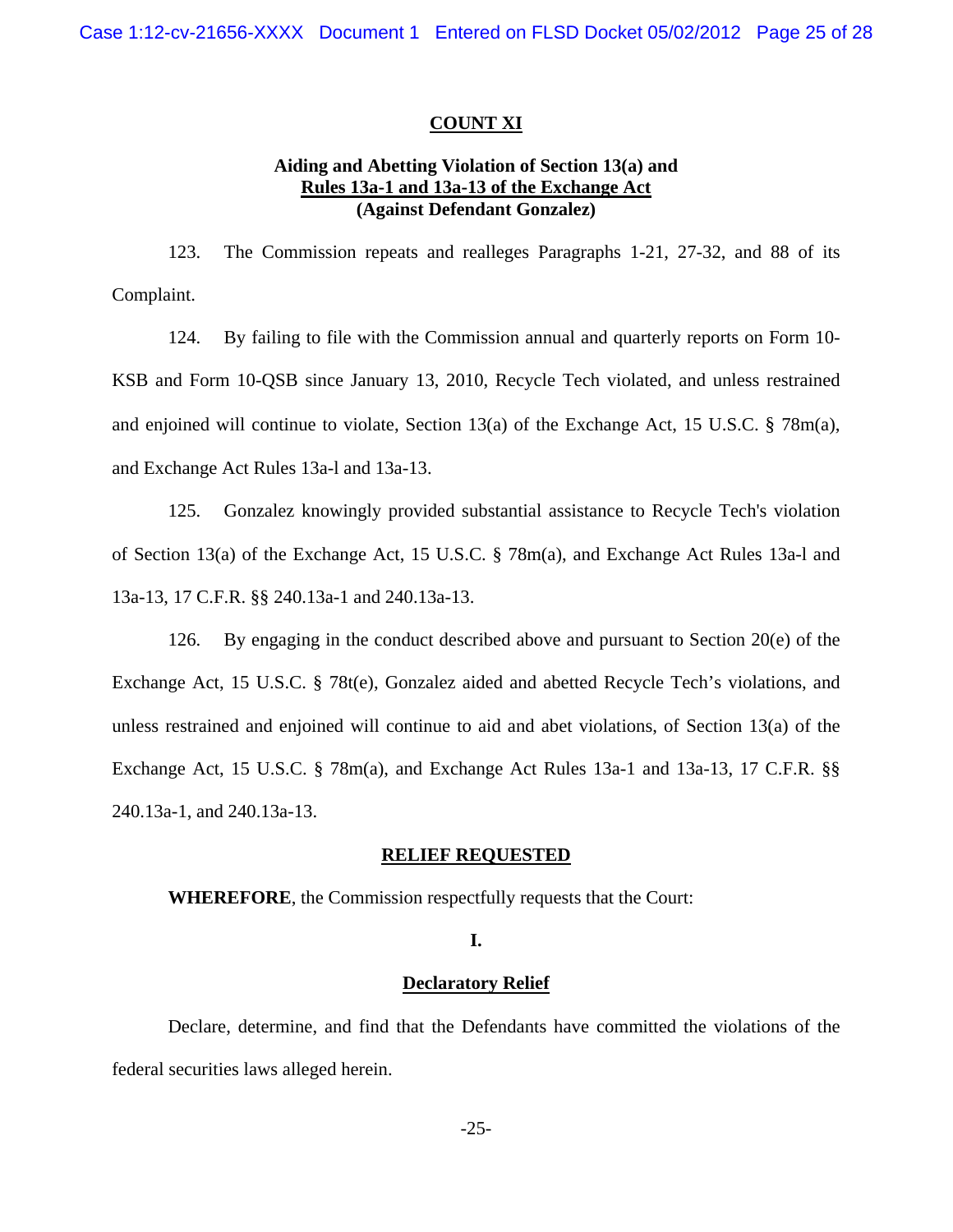## **II.**

# **Permanent Injunctive Relief**

Issue permanent injunctions pursuant to Rule 65(d) of the Federal Rules of Civil Procedure enjoining all Defendants, their agents, servants, employees, attorneys, and all persons in active concert or participation with him, from directly or indirectly violating Sections  $5(a)$ , 5(c) of the Securities Act, 15 U.S.C. §§ 77e(a) and 77e(c), and enjoining:

- (a) Recycle Tech, its agents, servants, employees, attorneys, and all persons in active concert or participation with it, from directly or indirectly violating Sections 10(b) and 13(a) of the Securities Exchange Act of 1934 ("Exchange Act"), 15 U.S.C. § 78j(b) and 78m, and Exchange Act Rules 10b-5, 13a-1 and 13a-13, 17 C.F.R. §§ 240.10b-5, 240.13a-1, and
	- (b) Gonzalez, his agents, servants, employees, attorneys, and all persons in active concert or participation with him, from directly or indirectly violating Section 10(b) of the Exchange Act and Exchange Act Rule 10b-5 and Section 13(a) of the Exchange Act and Exchange Act Rules 13a-1 and 13a-13;
	- (c) Sepe and Halperin, their agents, servants, employees, attorneys, and all persons in active concert or participation with them, from directly or indirectly violating Section 10(b) of the Exchange Act and Exchange Act Rule 10b-5; and
	- (d) OTC Solutions, Pudong, Thompson, and Fung, their agents, servants, employees, attorneys, and all persons in active concert or participation with him, from directly or indirectly violating Section 10(b) of the Exchange Act, Exchange Act Rule 10b-5, and Sections 17(a) and 17(b) of the Securities Act, 15 U.S.C. §§ 77q(a) and 77q(b).

# **III.**

## **Disgorgement**

Issue an Order directing Sepe, Halperin, OTC Solutions, Thompson, Pudong, Fung, Rees,

and Charter Consulting to disgorge all ill-gotten gains, including prejudgment interest, resulting

from the acts or courses of conduct alleged in this Complaint.

240,13a-13;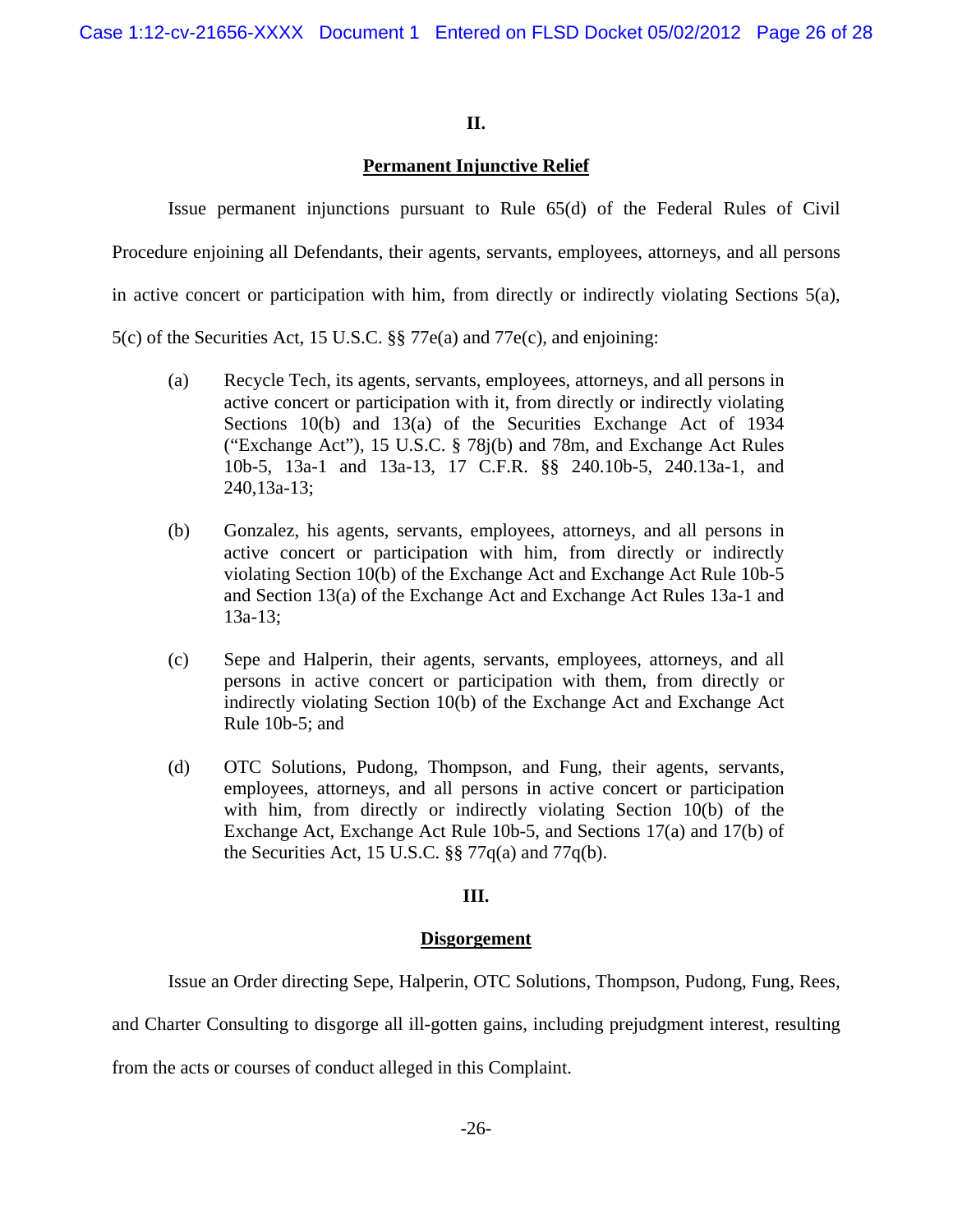Case 1:12-cv-21656-XXXX Document 1 Entered on FLSD Docket 05/02/2012 Page 27 of 28

#### **IV.**

#### **Penalties**

Issue an Order directing Sepe, Halperin, Gonzalez, OTC Solutions, Thompson, Pudong, Fung, and Rees to pay civil money penalties pursuant to Section 20(d) of the Securities Act, 15 U.S.C. § 77t(d), and Section 21(d) of the Exchange Act, 15 U.S.C. § 78u(d).

#### **V.**

#### **Penny Stock Bar**

Issue an order barring Gonzalez, Sepe, Halperin, Thompson, and Fung from participating in any offering of penny stock, pursuant to Section  $20(g)$  of the Securities Act, 15 U.S.C. § 77t(g), and Section 21(d) of the Exchange Act,15 U.S.C. § 78u(d), for the violations alleged herein.

#### **VI.**

#### **Officer and Director Bar**

Issue an order barring Gonzalez and Halperin from acting as an officer or director of any public company pursuant to Section 21(d) of the Exchange Act, 15 U.S.C. § 78u(d), for the violations alleged herein.

## **VII.**

#### **Professional Services Bar**

Issue an order barring Rees from providing professional legal services to any person in connection with the offer or sale of securities pursuant to, or claiming, an exemption under Section 4(1) of the Securities Act, including, without limitation, participating in the preparation or issuance of any opinion letter related to such offerings based on his violations of Sections 5(a) and 5(c) of the Securities Act, 15 U.S.C. §§ 77e(a) and 77e(c).